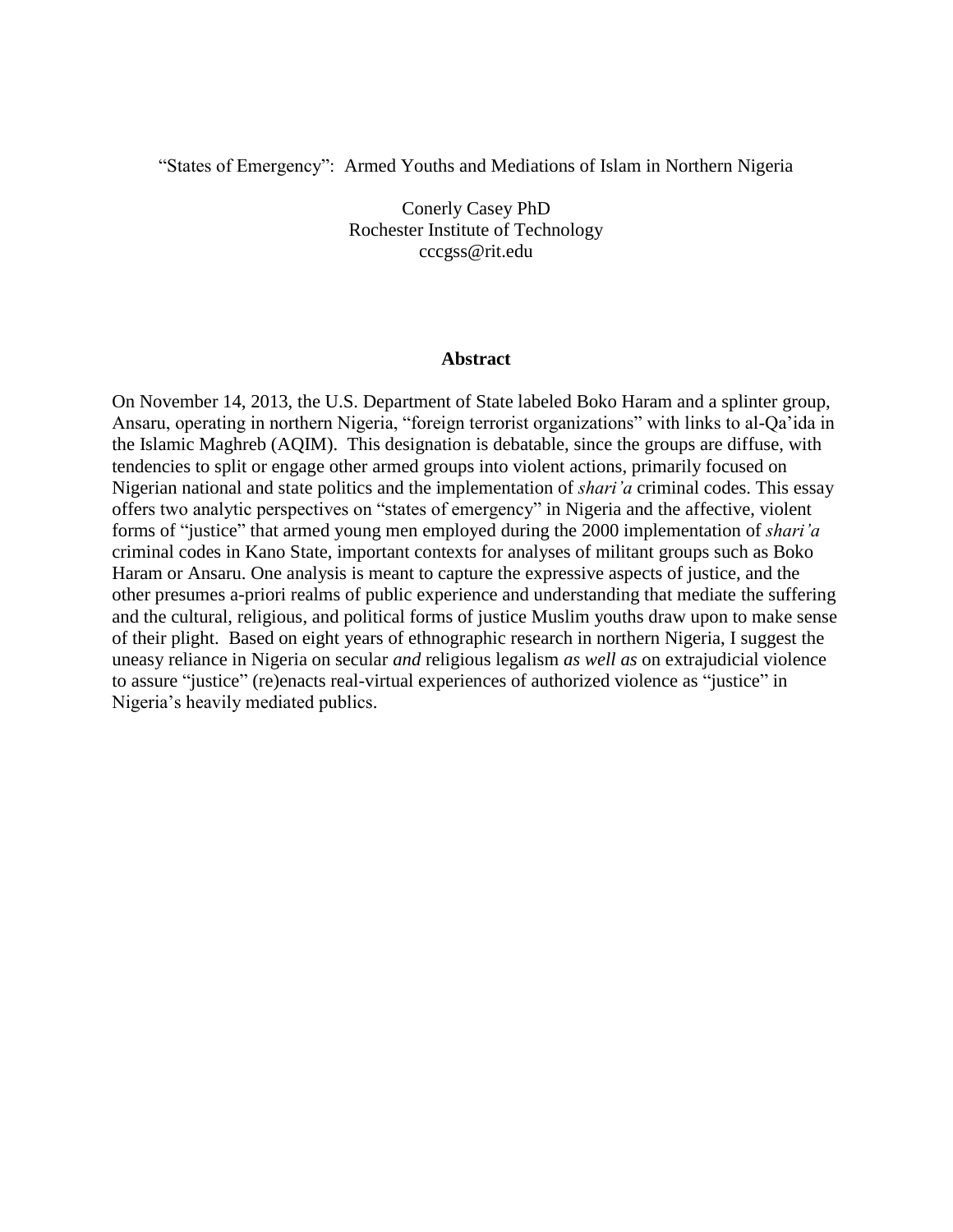On November 14, 2013, the U.S. Department of State labeled Boko Haram and a splinter group, Ansaru, operating in northern Nigeria, "foreign terrorist organizations" with links to al-Qa'ida in the Islamic Maghreb (AQIM). This designation is debatable, since the groups are diffuse, with tendencies to split or engage other armed groups into violent actions, primarily focused on Nigerian national and state politics and the implementation of *shari'a* criminal codes (Adesoji, 2010; Last, 2009; Loimeier, 2012; Umar, 2012). In northern Nigeria, Muslim youths seeking economic and community footholds amidst high rates of inflation and political instability are frequently persuaded to fight over political differences, often framed as "ethnic," "religious," or "regional" conflicts, and to steal or traffic drugs, women, and arms (Casey, 2013). They may join *'yan daba*, urban ward gangs that incorporate Muslim youths of diverse ethnic backgrounds from across northern Nigeria, who, through hunting and warrior traditions, have historical links to anti-colonial Islamic religious politics (Casey, 2007, 2010a, 2010b; 'Dan Asabe, 1991). These youths, highly skilled in the uses of weaponry and *tauri* (ritual herbal medicines against piercings from weapons) have ambiguous roles in Muslim communities since they are employed by political and religious leaders to strong-arm public opinion. In 1999 and 2000,*'yan daba* in Kano City joined *'yan hisba*, the enforcing wing of the *shari'a* system, to agitate for the implementation of *shari'a* criminal codes, threatening to "burn the city down" with smuggled petroleum if the Kano State governor refused to sign the codes into law (Casey, 2008). Once *shari'a* was implemented, however, *'yan hisba* focused on *'yan daba* as the main recipients of their preaching and surveillance. National, ethnic, and regional dimensions of religious ideology and practice became central discourses in a shift from the policing of "un-Islamic practices" to the profiling of "un-Islamic people," an ethnicization of Islam that conflated ethnicity with Islamic "authenticity," differentiating Muslims who supported the implementation of *shari'a* criminal codes across Nigeria from those who sabotaged it (Casey, 2008). Predominately Hausa, 'y*an hisba* focused on non-Hausa Muslims, such as Muslim Yoruba, the second largest ethnic group of Nigerian Muslims, as a powerful stumbling block to Islamic unity and reform, and in 2004, *'yan hisbah* and *'yan daba* used petrol bombs to kill and injure hundreds of persons in Kano whom they referred to as *arna* (unbelievers), *Kiristoci* (Christians), and *baki* (strangers).<sup>1</sup> Similarly, Boko Haram followers appear to focus on ethnic and regional dimensions of identity in differentiating Muslims they deem orthodox.

The emergence, in the early 2000s, of Boko Haram,<sup>2</sup> which in Hausa means "Western education is forbidden," and its launching of militant operations in 2009 continues a trajectory of violence toward identity-based groups, considered "enemies" of Islam—those who they deem to have diverged from a scriptural interpretation of the Sunna and, thus, to have blocked Islamic unity across Nigeria and the region. Muhammad Yusuf, former student in Kano of Sheikh Ja'afar Mahmud Adam, established Boko Haram after bitter disputes with Adam, who stressed the importance of Western secular education for Muslims who wanted to defeat Western imperialists, a belief widely held by the Wahhabi/Salafi-oriented Islamist group Izala (Brigaglia, 2012). Yusuf contended that Western education, brought by British colonial administrators, employment in Nigeria's secular government, and the Western educational system itself, with mixed gendered classrooms, were all *haram* (Umar, 2012). Such debates framed the implementation of *shari'a* criminal codes across northern Nigeria, and as Adam's student, Yusuf participated in Kano religious politics before leaving Adam's tutelage in 2003, moving further east to Borno and Yobe States. On April 13, 2007, armed gunmen assassinated Sheihk Ja'afar Adam while he was preaching in the Dorayi Juma'at Mosque in Kano, and two years later, in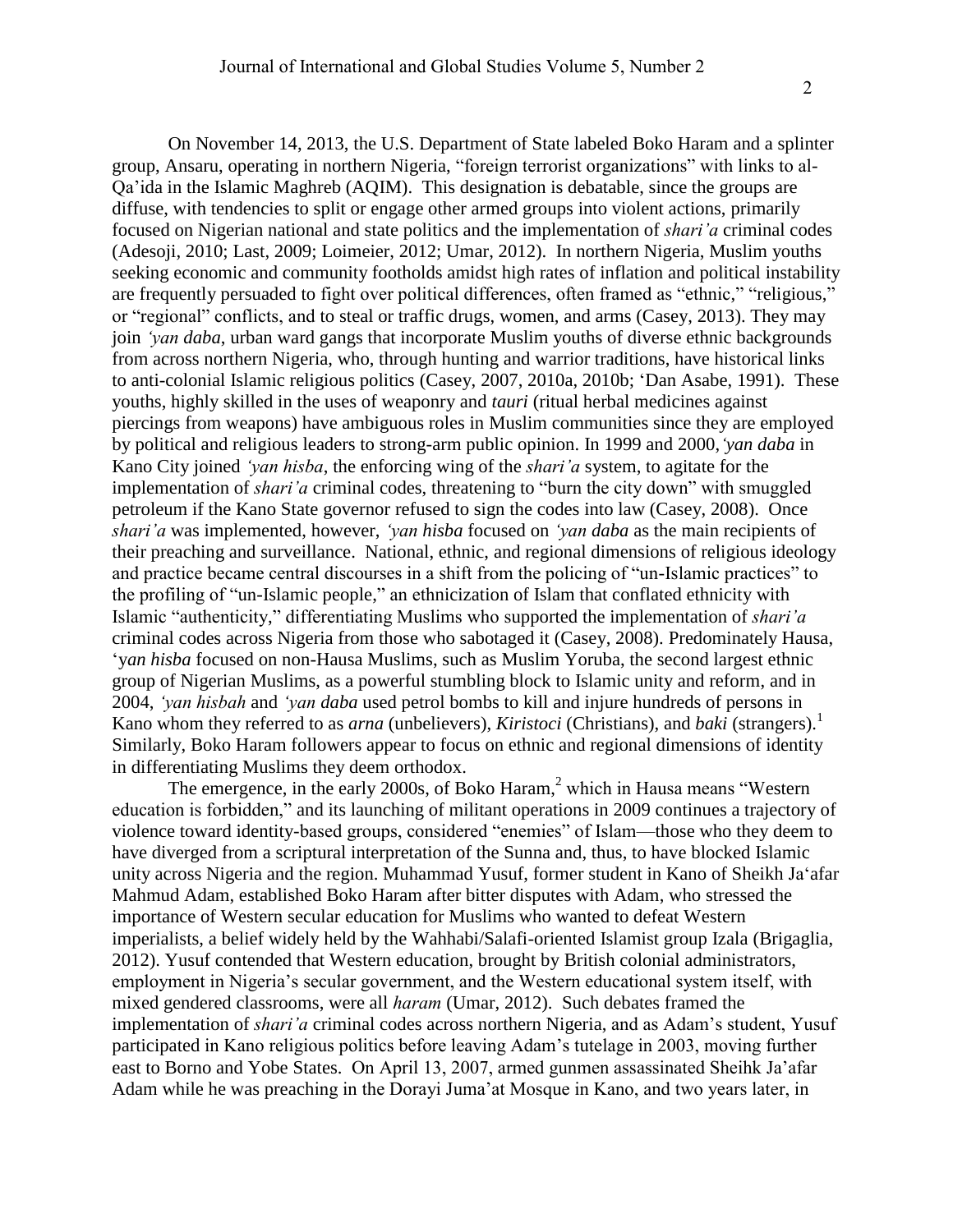3

2009, Nigerian government troops killed Yusuf, after armed conflict with followers of Boko Haram. Abubakar Shekau became the group's main leader, and since then, Boko Haram followers, who function in fluid networks, factions, and cell-like structures, have attacked the United Nations building in Abuja, Nigerian government offices, and government employees such as police and immigration officers, Christians in churches and on federal university campuses, children in Western secular schools, and Muslims whom they feel have betrayed what they consider a full and strict, literal implementation of *shari'a* criminal codes. Boko Haram followers have also claimed responsibility for the armed robbery of banks and other economic targets, stealing money and property from those whom they have killed, which draws into question the motives and membership of Boko Haram and their alliances with other armed groups. Most recently, on April 14, 2014, government officials blamed Boko Haram for a bombing at a bus depot in Abuja that killed 71 people and for the abduction of 200 girls in a Borno school.

Scholars of Boko Haram focus on its formation in relation to theological disputes and public preaching, tracing the genealogies of Islamic militant sects that are similar to Boko Haram, most notably the followers of Maitatsine, in order to place them within a substantial history of reformist movements in northern Nigeria (Adesoji 2010; Last 2009; Loimeier 2012; Umar 2012). Others point to class divisions and poverty (Amuwo 2013) or to the nexus of economic disparities in Nigerian society, party politics, and the ambivalence of vocal Islamic leaders, who, though not actively engaged in insurrection, have done nothing to stop it (Adesoji 2010, 95). It is important to consider, however, the operations of Boko Haram and other armed groups in relation to the intersections of global, Nigerian national, and regional shifts in security, finance, and media that occurred in the 1990s, and the media refractions of violence against Muslims that make northern Nigerian Muslims feel increasingly vulnerable.

Over the course of ethnographic study, begun in 1991, I worked with doctors and healers of Wahhabi/Salafi, Sufi, and Bori orientations, and I was alerted to the recognition and treatment of *rashin lafiya* (those in ill health) in Kano's medically and religiously diverse communities. These settings allowed me to meet Nigerians of all sectors of society, including youths who had experienced and meted out physical and metaphysical forms of violence. From 2000 through 2002, and again in 2004, my research shifted to the politics of neoliberal capitalism and religious orthodoxies in northern Nigerian patron-client networks, particularly with *'yan daba* (urban ward gang members), *'yan banga* (political vanguard), *'yan farauta* (hunters), *'yan tauri* (people protected through ritual magic against weaponry), and *'yan hisba* (*shari'a* law enforcers). The young people of these groups were heavily involved in national and state politics, and many took part in large-scale identity-based violence. This ethnographic work brought into focus the accumulations of "affective" concepts and enactments of "justice" that armed young men drew upon to justify their violence in "states of emergency," ironically mirroring and meant to "stand in" for government (Casey 2008, 2009, 2010a, 2010b, 2013; Clarke 2009; Comaroff & Comaroff 2004, 2006; Mbembe 2001).

In this essay, I tentatively offer two analytic perspectives on "states of emergency" and the affective, violent forms of "justice" that armed young men employed during the implementation of *shari'a* criminal codes in Kano State, which I consider important contexts for analyses of militant groups such as Boko Haram or Ansaru. One analysis is meant to capture the expressive aspects of justice, and the other presumes a-priori realms of public experience and understanding that mediate the suffering and the cultural, religious, and political forms of justice Muslim youths draw upon to make sense of their plight. My argument does not excuse or justify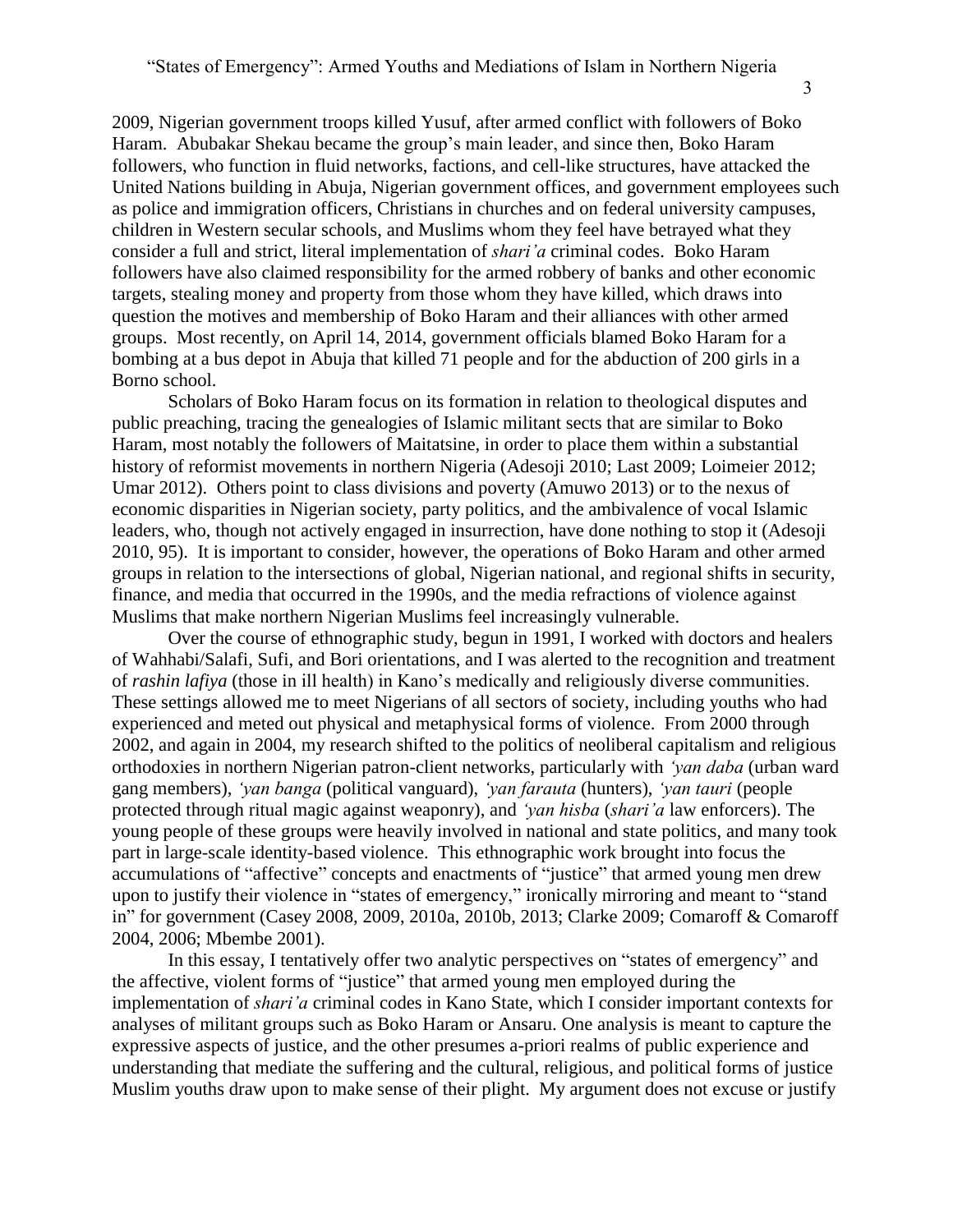violence or attempt to explain the motivations for diffuse groups operating under the Boko Haram or Ansaru name, but rather, it engages the everydayness of concepts of "justice," strong desires for a "just" society, and the use of violence to enforce "justice" when legal mechanisms and governance has failed. My research suggests the uneasy reliance in Nigeria on secular *and* religious legalism *as well as* on extrajudicial violence to assure "justice" (re) enacts real-virtual experiences of authorized violence as "justice" in Nigeria's heavily mediated publics. My research also asks, given the temporal and spatial dimensions of Nigeria's publics, and the centralization and dispersal of authority in the 1990s and early 2000s, what are the meanings of "justice" for Muslim youths in northern Nigeria? How does "affective justice," operating in policy, law, popular justice mechanisms, political, economic networks, and reforming publics, enter into imaginaries and actions of "democracy" or *shari'a* as a democratic system? How do concepts of justice relate to the anti-democratic positions of Boko Haram and Ansaru?

## **Generation and Justice**

"We were made to be criminals, not because of what we have done, but because of what we stand for."—graffiti by "Justice," a *daba* leader in Kano

Murray Last (2005, p. 37) has identified four periods during which Muslim youths have come to power in northern Nigeria within the last two hundred years: "with the Sokoto jihad of 1804-1808, at the time of the British colonial takeover ca. 1900-10, in the 1950s, with the advent of party politics in the run-up to independence, and recently, when local government councils and the enforcement of *shari'a* law started being largely run by "the young.'" In Kano State, traditional youth groups within *'yan farauta* (hunters) and *'yan tauri*, a warrior class from the colonial era, emphasize bravery and skill with weaponry and *tauri* ritual protection. During colonial occupation, joining these groups was banned, but the groups continued illicitly as forms of youth development, entertainment, and economic survival. The roles of the youths belonging to these groups changed during the 1950s with the emergence of partisan politics in northern Nigeria ('Dan Asabe 1991). The leaders of an opposition party, faced with harassment and arbitrary arrests by the Native Authority policemen, recruited hunters as body guards (*'yan banga*). Other parties followed suit, and fighting between *'yan banga* of different parties became routine. In 1966, the army took over and banned all partisan politics, eliminating most *'yan banga* activities in the process. By 1978, the ban lifted, emerging parties once again recruited *'yan banga* from *'yan farauta* and ward *'yan daba*, and conflicts resurfaced ('Dan Asabe 1991). The religious politics that preceded the 1999-2000 implementation of *shari'a* criminal codes, similar to these earlier periods, drew upon the strength of youths—particularly *'yan hisbah* and *'yan daba*, who were initially united in their fight against elitism and political corruption.

Re-configurations in global finance, security, and media communications, and postmilitary transitions to "democracy" in the 1990s opened new possibilities for Nigerian national and state neoliberal and religious reforms to policy and law. However, as authorities at federal and state levels seized upon the signs, resources, and publics they wished to restructure, they created new power centers in the gaps between the legal and illegal, the legal and ethical, the religious and the secular, and the state and the non-state with oscillations of democratic and autocratic authority (Casey, 2008, 20009, 2013; Comaroff & Comaroff, 2004). Heavily mediated images and events of 9/11 and its aftermath—of the World Trade Center bombings and the reprisal U.S. bombings in Afghanistan and Iraq—amplified "affective" forms of justice as political publics engaged global and Nigerian national media refractions of injustice and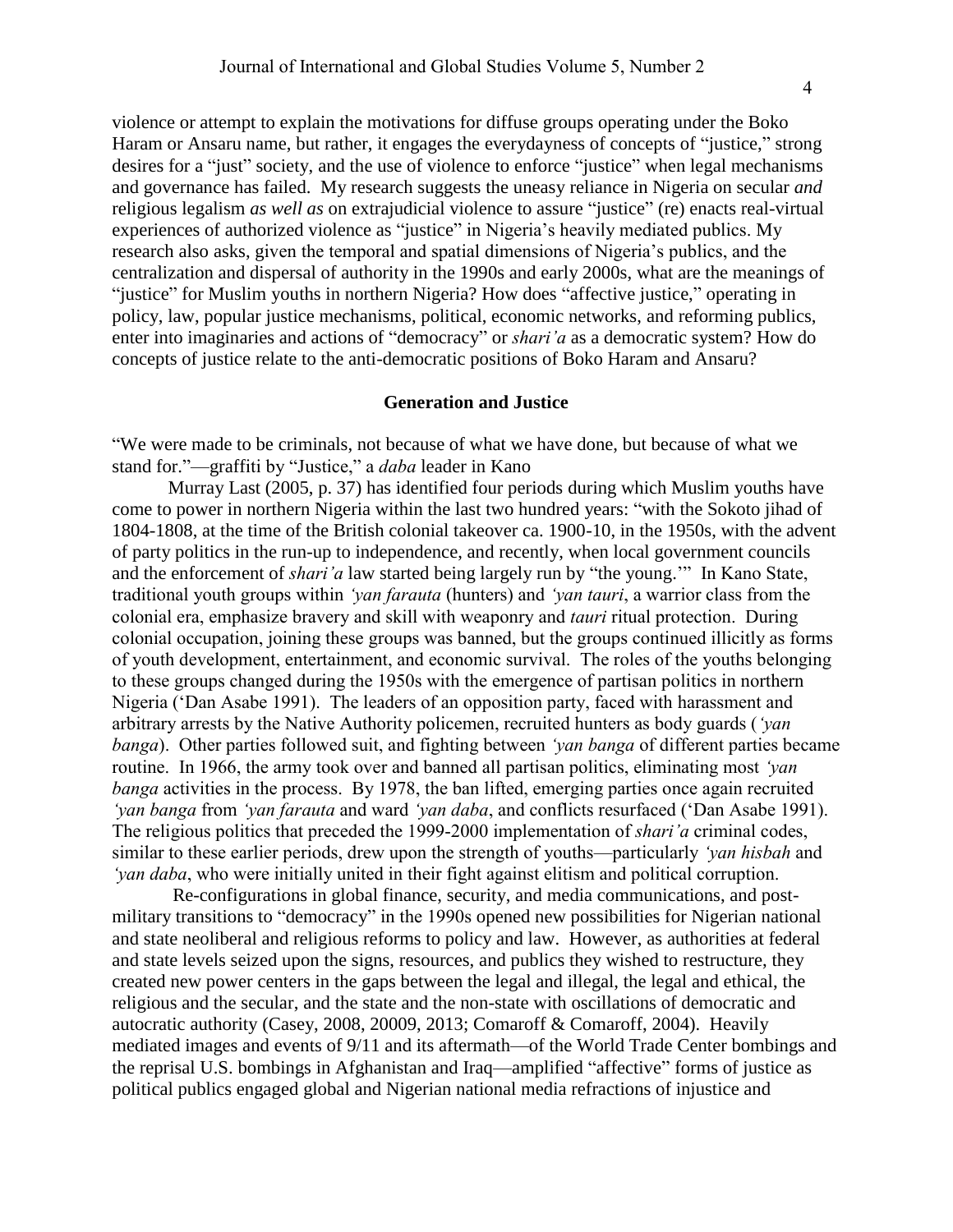violence. Media refract, channel, and repeat "affective information," fracturing and instantiating the appearance of continuity and of the temporal, spatial, and affective referents between authorizing political centers and publics.

Mediations of (in) justice prior to the implementation of *shari'a* criminal codes attached temporal and spatial referents to Islamic reformism through print, broadcast, and Internet-based depictions of the political struggles of Nigerians such as Shehu Usman 'dan Fodio, Sheikh Abubakar Gumi, Mallam Isma'il Idris, and Sheikh Ibrahim El-Zakzaky, as well as such scholars as Ibn Abd al-Wahhab from  $18^{th}$  century Arabia and Ibn Taymiyya (d.14<sup>th</sup> century), Sudan's Hasan al-Turabi, and Iranians such as Ayatollah Murtadha Mutahhari, protégé of Ayatollah Ruhollah Khomeini. These key figures inspired young Muslims across Nigeria "to establish the rule of the oppressed" (Sanusi, 2006) in local-global reformist protests and networks to produce political change.

Persistent conflicts about whether to sanction the religious history and mystical traditions that predated the Islamic jihad became the norm. Litigation between *'yan Bori* (adherents of a syncretism of animism and Islam) became common, focusing on the "genuineness" and "originality" of *'yan Bori* and their capacity to represent Hausa "traditional culture." There were complex patterns of conflict, for *Bori*, as a traditional culture, was tolerated and protected by the Sufi emirate yet condemned by Wahhabi/Salafi and reformist Sufi Muslims. Factional fighting among Muslims found momentum during the late 1970s and 1980s from the well-known Qur'anic scholar Abubakar Gumi. Gumi took inspiration from Muhammad Ibn al-Wahhab, an eighteenth century scholar who eschewed all *bida* (innovation) and called for a return to the pure teachings of the Prophet while encouraging a more liberal use of *ijtihad* (independent reasoning) (Hunwick 1997, p. 33). Gumi fought most explicitly against Sufism. According to Gumi, Sufi orders did not exist at the time of Muhammad the Prophet, and the Prophet did not conceal any part of the revelation during his lifetime to be delivered to those who came after him (Westerlund, 1997, p. 310). He condemned the worship of saints and spirits, the use of charms or amulets, and the use of drums in mosques, all of which are considered *shirk* (associating partners such as humans or *jinn* with Allah through the use of magic) or *bida* (innovation).

Wahhabi/Salafi inspired scholar-healers considered *'yan Bori* to be "fallen Muslims" or descendants of Sufis who broke away from mainstream Muslim sects during the 14th century over the use magic. Salafi Muslims suggested that *'yan Bori* misinterpreted the ideas and practices of the Prophet Sulayman by claiming that he had used magic himself, thereby legitimizing its use.<sup>3</sup> Such conflicts placed the definitions and uses of *bida* and *shirk* at the heart of factional fighting and concepts of blasphemy.

*'Yan daba*, *'yan tauri*, and *mafarauta* (hunters), who were typically Sufi or *'yan Bori*, formed alliances with *'yan* Bori and had ambivalent, if not hostile feelings about Wahhabi/ Salafi- inspired *'yan Izala*, the popular name of Gumi's followers.A *'dan tauri* said:

Now, *mafarauta* (hunters), *'yan* Izala, and a businessman will all seek to find *tauri* medicine. Before, *'yan* Izala condemned these practices, but now it is a lie. During the Kaduna crisis, there was one *'dan Izala* who really fought. He sent a car asking for *tauri* medicine, but nobody sent it to them. They used to condemn the practices of wearing amulets and drinking *rubutu*. They said these are all blasphemy, but, Allah says, 'Stand up, and I will help you.' 4

Factional fighting between *'yan Izala*, Sufis, and *'yan Bori* intensified with the 1992 death of Abubakar Gumi and the splintering of his movement, *Izala*, into several movements with varying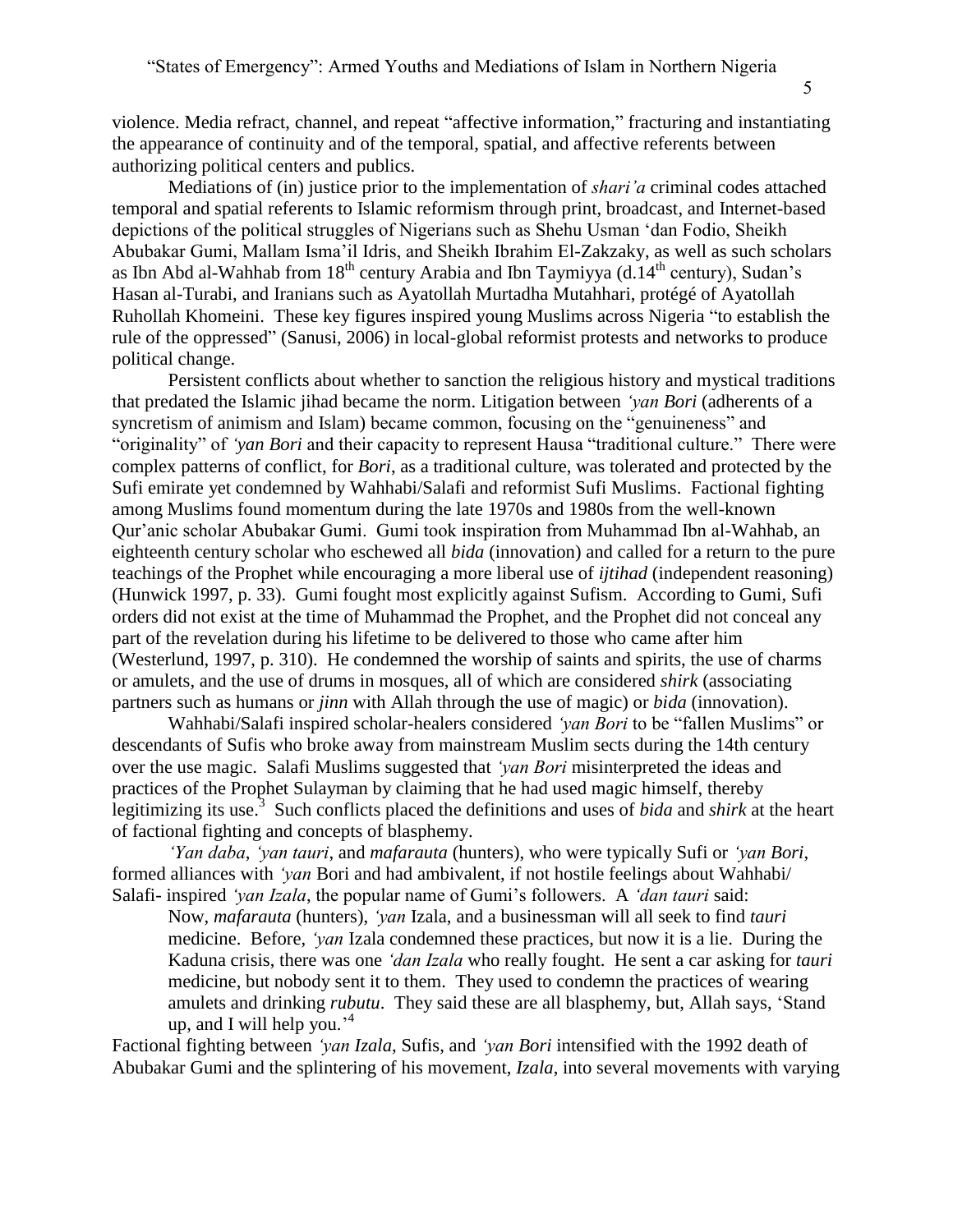tolerances for a secular state (Hunwick 1997; Kane 2003; Loimeier 1997, 2012; Umar 1993, 2012).

The Muslim Students' Society (MSS) members, many of whom had previous *Izala* affiliations, advocated Muslim unity by promoting austerity and feminism in their anti-elite rebuke of Sufi leadership. The Muslim Students' Society split into the pro-Saudi, *Wahhabi/ Salafi*-inspired *Da'wa*, or missionary movement (Brigaglia, 2012), which provided free education, social services, and spirit exorcisms (Casey 2008), converting humans and spirits from Sufism to *Salafism*, and the pro-Iranian *Umma* (Ibrahim 1991), which took a firm stance on the implementation of *shari'a* criminal codes and the establishment of an Islamic state. The *Umma* split again into the *Hodabiya*, which favored some accommodation with a secular state, and *'yan Shia*, who, inspired by the *mujahidin* struggle in Afghanistan and Islamic state formation in Iran, preached no compromise with the secular state (Hunwick 1997, p. 39). Western-educated Sheikh Ibrahim El-Zakzaky, leader of the Islamic Movement in Nigeria, was an early opponent of the idea of re-implementing *shari'a* criminal codes in Kano. But, the U.S. George W. Bush administration's "war on terrorism" and international criticism of the implementation of *shari'a* criminal codes angered El-Zakzaky, who began appearing frequently in Nigerian and global media to speak out against the U.S. Bush administration's "war on terrorism" as a "war on Muslims." His followers referred to former President Olusegun Obasanjo as "the U.S.'s boy," complicit with the U.S. in the war on Muslims, and they began to keep track of the numbers of Muslims in federal and military service whom Obasanjo had "retired" (Casey 2008, 2009).

Intra-Muslim conflicts emerged over control of mosques and public space, public preaching, accusations that Sufi imams were partial to the wealthy, and in response to new reformist publications, audiocassettes, and televised and Internet doctrinal and legal disputes (Casey 2008, 2009; Falola 1998; Umar 2012). *'Yan Izala*, in conflict with Sufi adherents, unequivocally presented Muslim authenticity and political morality as best realized through compliance with *shari'a* law, based on the laws of belief and conduct spelled out in the Qur'an and the Hadith, reports of the words and deeds of the Prophet Muhammad (Gumi with Tsiga 1992, p. 165). Mohammad Sani Umar (2001, p. 133) notes, "The *Wahhabi/Salafi* espousal of this overwhelming emphasis on the centrality of *shari'a* in Islamic beliefs and practices is comparable to the legal positivism that pervades modernity." Stressing other aspects of modern life—the promotion of social justice and equality, a preference for bureaucratic rules over charismatic authority, universal education, including the education of women, and the provision of social services and amenities—*'yan Izala* converted thousands of Nigerian Muslims to their form of Islamic orthodoxy. The intellectualism of the *Izala* leadership, along with vast funding from Saudi Arabia, Kuwait, and Iraq (prior to the 2003 U.S. War in Iraq) contributed to a rapid explosion of *Izala* publications, radio and television programs, and cassettes, which competed with media from other parts of Nigeria and the world.

With the death of Sheik Gumi in 1992, conflicts within Izala for leadership and direction led to its splintering, largely over the issues of Western education and political authority and power, with second generation Izala taking up preaching and teaching for ideological and economic reasons (Ben Amara, 2011; Kane, 2003; Loimeier, 2012; Umar, 2012). Increasingly, Izala who considered *boko* (Western education) to be haram began to conflate identity, security, and morality in public preaching and media representations of evil, wherein images and acts of terror, seen and unseen, became weapons of violence and justifications for their use (Casey 2008). Impassioned discussions about the effects of *shari'a* law upon Muslims and non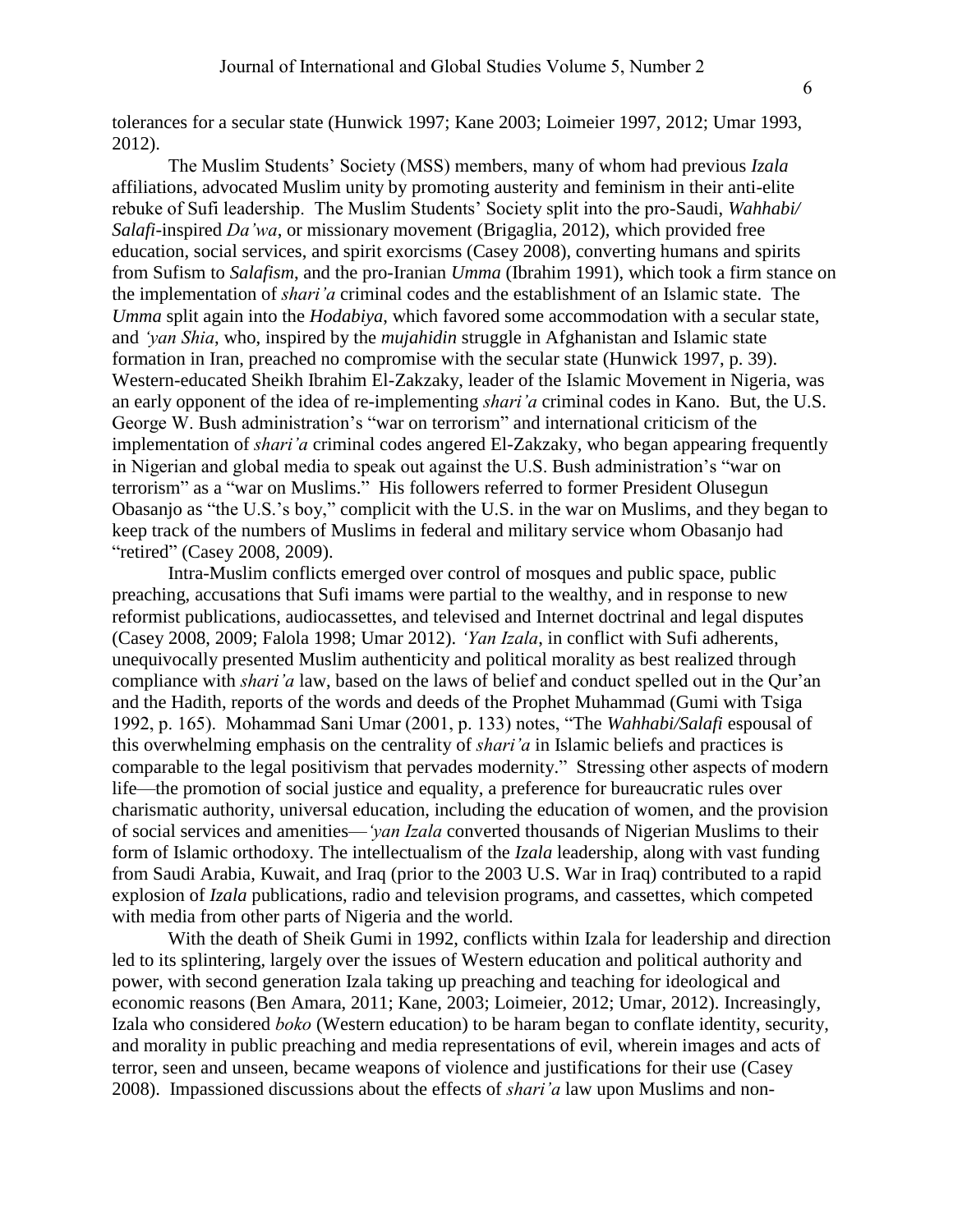Muslims, human rights, the constitutionality of *shari'a* criminal codes, and the impact of these codes upon Nigeria as a nation-state led to frequent violence between Christians and Muslims, with more subtle contact avoidances between Muslims. Muslims quickly developed languages, sets of codes, and acts that were meant to signify their participation in democracies, local, national, and global, a framing necessary for their assertion that the implementation of *shari'a* criminal codes as state law was constitutional. This framework, however, also angered Muslim reformists, who insisted that *shari'a* law was not compatible with democracy, the position Abubakar Shekau now asserts in Boko Haram videotapes.

## *'Yan daba and almajarai*

In Kano, *'yan daba* and the young men who were recruited as *hisbah* for the 2000 implementation of *shari'a* criminal codes were age-mates who had grown up with one another in the same neighborhoods. As children, most attended primary school, with Qu'ranic or the broader curriculum of *Islamiyya* taught in school in the afternoons and evenings. *Almajarai*, or youths who come to Kano to study the Qur'an from villages across northern Nigeria, took up scholarship and residence at a neighborhood mosque, where, under the tutelage of a local *malam*, they learned to recite the Qur'an. After studying the Qur'an each morning, *almajarai* were required to beg for food, receiving collective care and admonishment from older children and adults in the neighborhood. Muslim children were taught to control or restrain their consumption of food, their amount of sleep, excessive talking, and emotional expression. Children learned to minimize talk and the expression of their emotions for many different reasons, including *kunya* (shame, shyness; modesty; sense of propriety)—particularly when interacting with people of higher social standing and of a different gender—*ilimi* (religious prohibitions or directives), *tsoro* (fear; nervousness), and *ladabi* (good manners; respect; deference). When children failed to show restraint, respect, or the proper amount of fear, they were teased, verbally abused, or beaten; as such, similar to Christians, Muslim youths learned sociality in association with control and some form of pain (Casey, 2006; Last, 2000).

*'Yan daba*, whose ranks rose from between fourteen per neighborhood in 1991 ('Dan Asabe, 1991) to between 50 and 200 in the early 2000s, were the main caretakers of younger male siblings and *almajarai*. Like younger siblings, *almajarai* served as errand boys while playing along the borders of local joints. Through *'yan daba* caretaking, *almajarai* formed the main pool of youths from which *'yan daba* recruited. *Almajarai* moral aesthetics developed through ambiguous attachments to social rituals and daily life at the mosque and to those of *'yan daba* and the *daba* neighborhood street economy.

'*Yan daba* recruits spoke about getting even with people who had "downgraded" or "underrated" them. Insults and injuries were taken as reenactments of earlier acts, variably related to personal experience and cultural or political abstractions that nonetheless excused violence. Forceful acts of domination were accompanied by outbursts of ribaldry and derision that seemed to mock and mimic officialdom, while creating new forms of officialdom altogether (Mbembe 2001, 102). A *'yan daba*, dressed lavishly in a Muslim-style *riga* (dress), smoking a joint reminiscent of Cheech and Chong, slapped an *almajiri* to the ground for forgetting to say his prayers. Once again, the crowd cheered and laughed. Through the systematic application of pain, *'yan daba* produced fear that "reinforces certain moral values within society" ('Dan Asabe, 1991, p. 99).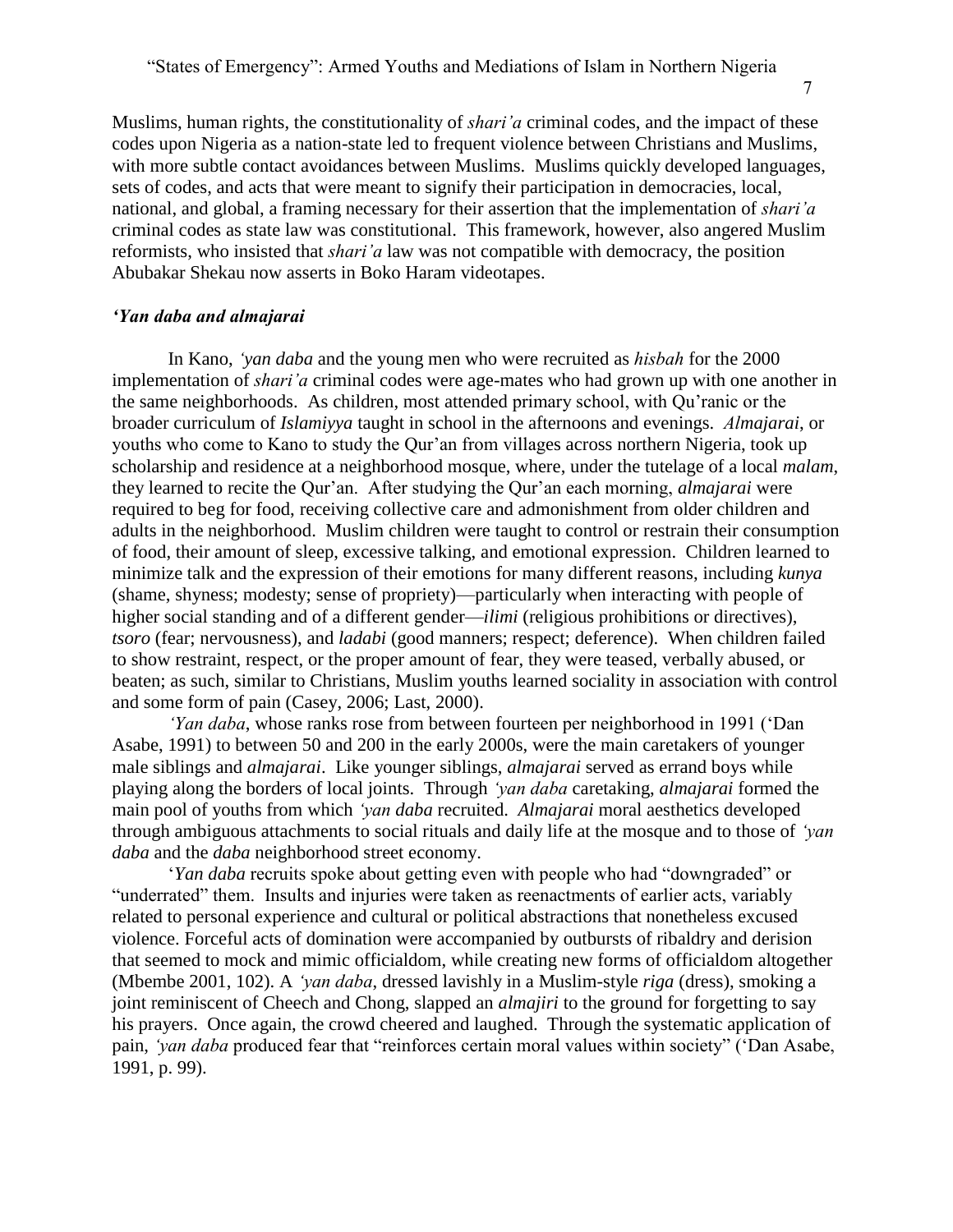*'Yan daba* spoke of attractions to power, physical and metaphysical, and the fear they would generate through their associations with *daba*. Recruits said they were impressed with *'yan daba* fighting, a form that uses two sticks, enabling users to beat opponents who are larger or stronger. They said they were impressed with the money and clothes *'yan daba* flaunted, their party lifestyles, and with the girls they dated. One recruit said he became impressed with the collective nature of *daba* hemp smoking because "people are afraid of *'yan daba* who are high, so they don't follow or meet them with useless talk." *Daba* recruits feared older members, who used *tauri* medicines and performed the ritual acts and prohibitions that made them seemingly invulnerable. Older *'yan daba* enjoyed frightening married women into staying home. The felt and expressed qualities of fear and respect emerged as an entanglement with what Mbembe (2001, p. 102) refers to as the "banality of power," part of which is a "distinctive style of political improvisation, by a tendency to excess and lack of proportion, as well as by distinctive ways identities are multiplied, transformed, and put into circulation."

*'Yan daba* self-identified with neighborhoods, hanging out in particular joints, but they shifted among modes of violent opposition to other neighborhoods, tolerant separation, and eclecticism. They identified with *'yan farauta*, particularly men from 'Yadda 'Kwari and Kura, whom they considered expert hunters, *tauri* ritualists, and fighters. Nonetheless, this relationship was tenuous, and in some cases, another source of *'yan daba* marginalization. For instance, a *mafarauci* (hunter) from 'Yadda 'Kwari described *daba* as

…an acquired habit, not a profession or tradition…. Stealing, drinking, smoking hemp, and general anti-social behavior is not the culture or subculture of hunters…. What is paining us is that these groups of *'yan tauri* and *'yan daba*, even in the eyes of the law

and the Emir, they see them as hunters, which is not so. To us, *'yan daba* are hooligans.<sup>5</sup> While predominately Muslim Hausa, *'yan daba* also incorporated youths of other ethnic and religious backgrounds. *'Yan daba* often took non-Hausa words, like scorpion or pusher, or words combining Hausa with references to people elsewhere, such as kayaman (regge man) or Takur Sahib (person who has a leader in India) as street names. *'Yan daba* adopted a style of dress they associated with "Westside niggers," or Los Angeles-based rappers. In their sunglasses, chains, and baggy jeans, *'yan daba* showed a broad interest in youth cultures from around the world, questioning me, through whirls of Indian hemp, about the impact of rappers like Tupac Shakur and the revolutionary politics of his Black Panther mother.

*'Yan daba* served as the vanguard, or bodyguards, for local political and religious leaders, earning the major part of their incomes from politically motivated thuggery, but they were also involved in non-political, non-religious criminality, selling Indian hemp and smuggled petroleum, pharmaceuticals, and used clothes. *'Yan daba* who participated in violence were typically the leaders of a *daba* and the inner core of members, who have *zuciya* (heart) for their *dabas* and for particular political and religious leaders. This inner core of *'yan daba*  differentiated themselves from the majority of *'yan daba*, who restricted their *daba* involvement to business. Business-oriented *'yan daba* supported the inner core by paying them a portion of their earnings for protection. When attacked, however, business-oriented *'yan daba* often joined those with *zuciya* to defend their neighborhood and businesses.

Though *'yan daba* had played an integral part in forcing Kano State Governor Rabiu Kwankwaso to implement *shari'a* criminal codes, and 'y*an daba* and *hisbah* considered *shari'a*  law to be a democratic form of governance, 'y*an daba* and *hisbah* differed in the emotional attachments they had to democratic values. *Hisba* tended to equate *shari'a* with a democracy of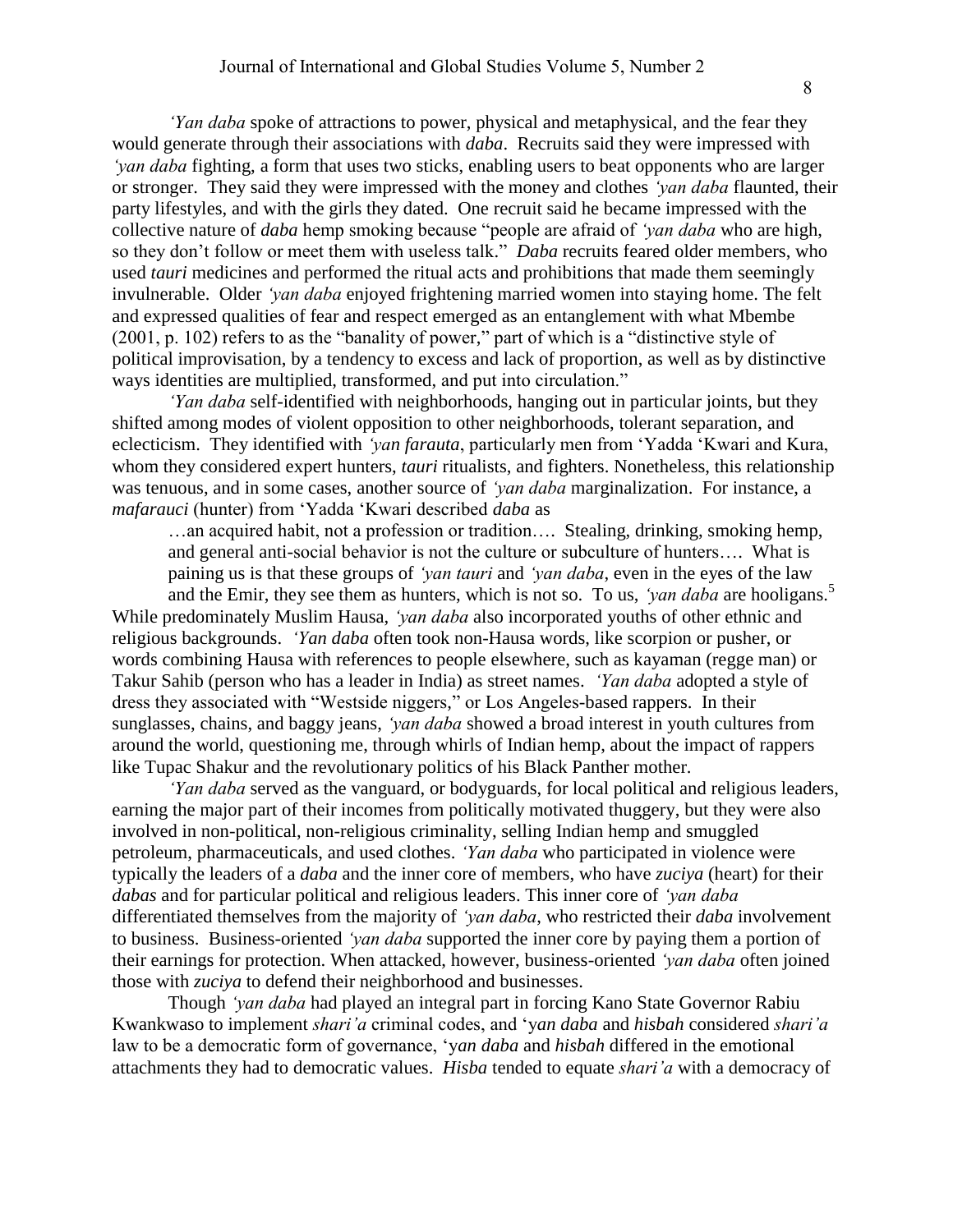majority rules, while *'yan daba* emphasized social justice and individual human rights. For instance, a member of *hisbah* said:

We are a democracy. We are the majority. And, the Islamic injunction is superior to any other injunction. So they say it's a government of the people, for the people, by the people—Abraham Lincoln, American President…since this is a democracy, we can use it (*shari'a*) as a political weapon, to make sure that someone who is conscious of *shari'a* is elected.<sup>6</sup>

By contrast, a response I commonly heard among *'yan daba* is reflected by the statement: We are all Muslims. *Shari'a* will help us to know each other better. In this way, crimes will be reduced, and the rich and poor will be the same under the  $law$ .<sup>7</sup>

*'Yan daba* described their hopes for jobs and schooling, for health care, and for personal reforms in behaviors such as their use of alcohol (i.e. forms of idealism reflected in wider discourses of support for *shari'a* criminal codes). However, alongside these public narratives of support for *shari'a*, *'yan daba* activities revealed mistrust, feelings of betrayal, and anger. A *'dan daba* who was a strong supporter of *shari'a* said:

We can stop our activities perhaps..., but you should remember that if a person is just killed without committing any offense, do you think if the *shari'a* doesn't do anything about it that we will let the matter rest? To me, you cannot give advice to *'yan daba* after such a thing…. The *shari'a* says if you kill a man, you should be killed too. So why should you kill and not be killed? $8^8$ 

## **Media and violence**

The 1999 presidential election of Olusegun Obasanjo and de-militarization, the lack of effective police and state security forces, and a sharp increase in armed robberies further exacerbated political conflicts, fueling the formations of what the Nigerian media referred to as "vigilantes," "tribal" or "ethnic militias," or "religious armies" (Pratten & Sen 2007). Among such formations, the predominately Igbo Bakassi Boys in eastern Nigeria, the militant wing of the Yoruba Odua'a People's Congress (OPC) in the south and southwest (Akinyele, 2001), and *'yan daba* in northern Nigeria reflected, produced, and acted out physical and metaphysical insecurities as identity politics, refracting geographical affiliation, language, ethnicity, and religion into fetishized cultural codes of belonging. Global and national religious networks, Muslim and Christian, placed additional pressure on refractions of Nigerian identities by linking charity with evangelism, spirit exorcisms, and conversions, which produced additional insecurities at physical and metaphysical levels.

Many journalists considered the O'odu'a People's Congress (OPC), the Bakassi Boys, and *'yan daba* to be mercenaries navigating a fragmented political space, but these groups, wittingly or not, were tied to larger political and cultural associations. For instance, the lead story in the Muslim-funded *Weekly Trust* (August 4-10, 2000) described *'yan daba* as a future Islamic Army:

The *'Yan daba*, a reserve army of unemployed youths, have acted in ways that suggest that they can metamorphose into a tribal army someday. In 1999, when Hausa residents of Sagamu town in Ogun State had a clash with their Yoruba hosts, it was the *'Yan daba* group that organized a reprisal attack against Yoruba residents in Kano. (p. 1-2)

In the 2000s, media stories like this one progressively denudated local incidents and disputes of their particulars of context, aggregating such stories by narrowing their detail. Affective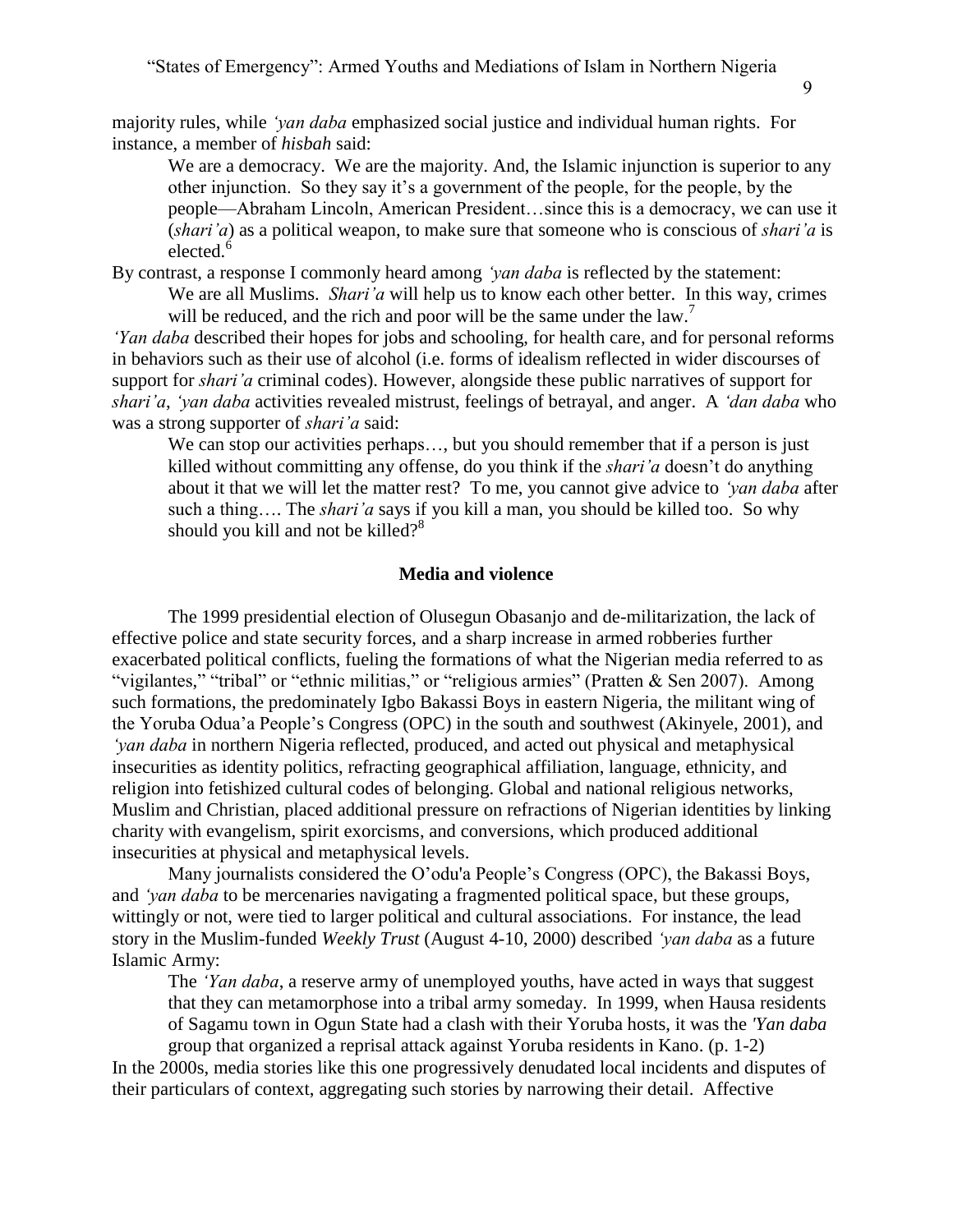dimensions of violence were further complicated by ethnic and religious exclusions, ideas about a collective predestiny, and whether violence, under today's circumstances, is an appropriate form of *jihad* (holy war). A *'dan daba* described the complexities of religious affiliation as *'yan daba* mobilized for violence, saying:

...[I]f there's a fight between Muslim Brothers and Tijaniyya or between Tijaniyya and Qadiriyya, it's the *'yan daba* within these groups that will fight, but if there's a fight between Muslims and non-Muslims, all *'yan daba* will get involved in the fight, to help their Muslim brothers in the name of Muslim brotherhood, to fight in the name of Islam.<sup>9</sup>

While at a conscious level, *'yan daba* articulated ethnic and religious unity, not all or even most of Kano's *'yan daba* participated in the reprisal killings of Yoruba. As with other large-scale conflicts, *'yan daba* who lived in the most ethnically mixed neighborhoods of Kano were responsible for the killings.

In northern Nigeria, Hausa ethnicity and the Muslim religion are conflated because of the predominance of Muslim Hausa. By contrast, about half of all Yoruba are Muslim, such that the categories of ethnicity and religion function more readily as independent sources of identification. In an interview about Muslim Yoruba killing Muslim Hausa in Lagos (*Weekly Trust*, October 20-26, 2000), the Secretary-General of the Supreme Council for Islamic Affairs was quoted as saying:

...We have too many nominal Muslims in the south who are ignorant of their religion.... *They can be* used by some other people who think that *shari'a* is a monster which they must attack.

Similarly, Muslim scholar Ado-Kurawa (2000, p. 273) describes the denigration of southern Muslims as a ploy by Christian Yoruba to separate the north and south:

For several years, the fanatical Christian Yoruba tribalists have led a propaganda campaign against northern Muslims, the idea being to isolate and demonize northern Muslims, thereby making them ready targets for extermination by all other Nigerians. (p. 273)

According to Ado-Kurawa (2000), the Christian Yoruba-controlled media, backed by Christian imperialists, are the main force behind the anti-*shari'a* propaganda. With the 2003 Bush administration's War in Iraq, anti-American media reports became increasingly common; the authors of these reports argued the need for *shari'a* as a way for Muslims to separate physically, psychically, economically—from "infidels," especially Nigerian Christians and imperialists, but also from "marginal" Muslims, who break spiritual-political unity, increasing enmity between Muslims of different ethnic and regional backgrounds. Muslim journalists highlighted the arrogance and brutality of the U.S. bombings in Iraq, holding Americans responsible for untold deaths and destruction. They recounted the plight of Palestinians and the need for Muslims to fight against social injustice. Osama bin Laden stickers began to adorn Kano buses, while hundreds of youths joined the *hisba* and wider networks of separatist Muslims.

When asked what would happen if the OPC came to Kano, a *'dan tauri*, heading a group of *'yan daba* said:

They would be finished. If our leaders or the authorities give us the go ahead, Lagos is not far. We can go in buses or trailers to meet them…. They have guns, but I swear the guns will not work (because of *tauri* herbal medicine and ritual practice)…. Can you recall how many hours we were in Kaduna? Didn't they have different types of guns? The infidels were going to kill people, but Kanawa (people of Kano) took away the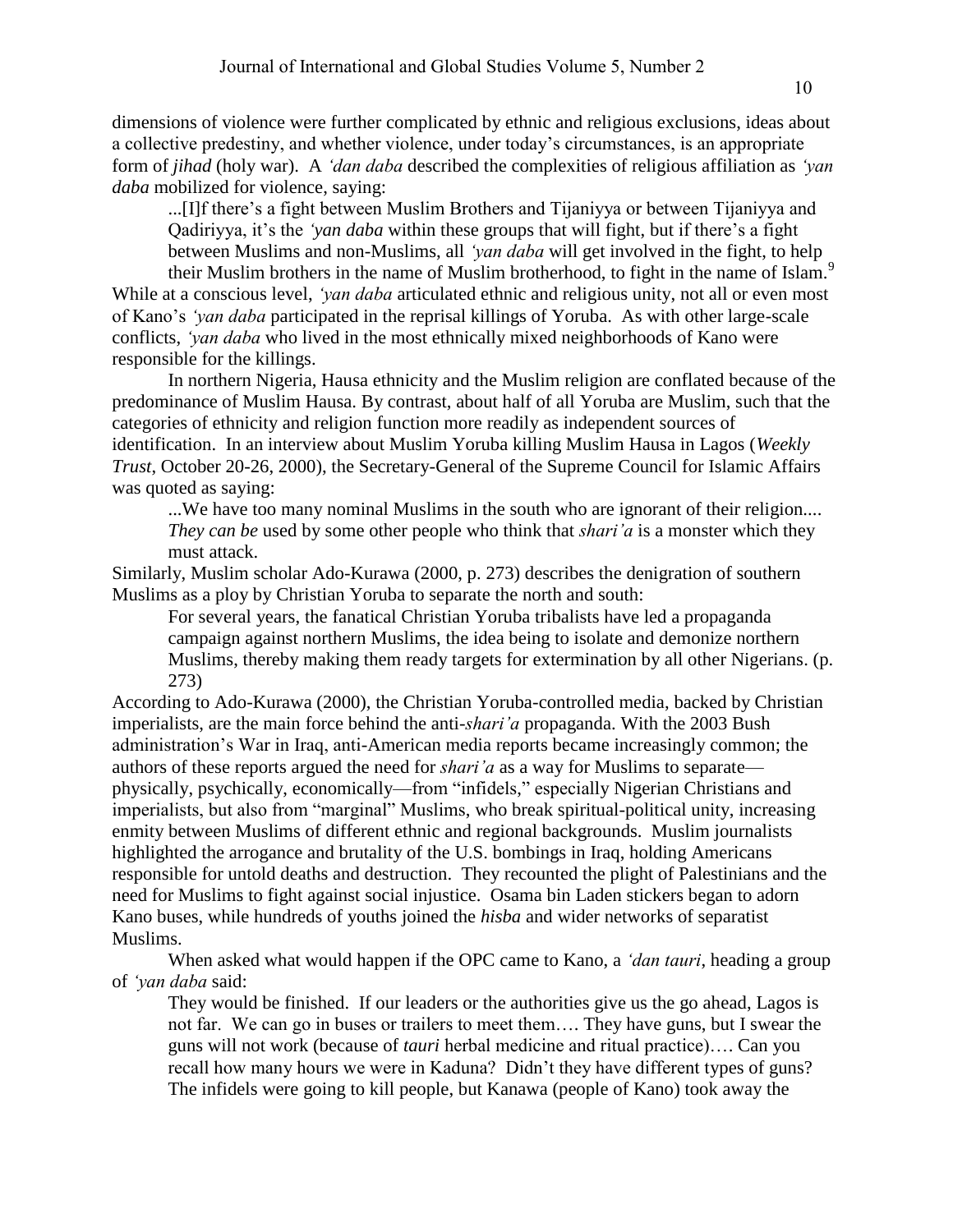"States of Emergency": Armed Youths and Mediations of Islam in Northern Nigeria

guns. 10

# **Memory and the crises of representation**

Residents of Kano were quick to tell me about the horrors of the Kaduna crisis in 2000, which left hundreds dead and literally split the city into a Muslim north and Christian south. They related it to remembrances of an incident in 1999, when Yoruba residents of Sagamu, a town in the southwestern part of Nigeria, killed their Hausa friends and neighbors, many of whom were from Kano.

On August 6, 1999, the Muslim-backed *Weekly Trust* reported:

The battleground was the Sabo area of Sagamu, where the Hausas live. Scores of houses and the mosque in this area were razed to the ground. The Hausa community in this Yoruba town was besieged by Yoruba warriors for days, with machetes and dane guns, with results not difficult to imagine.

Residents in Kano asked me if I had heard that Muslim Hausa *'yan daba* carried out reprisal attacks in Kano, killing their Yoruba friends and neighbors.

Media reports of the Yoruba and Hausa conflicts in Sagamu preceded the arrival of a truck carrying the bodies of victims back to their families in Kano. The emotional recollections of what happened failed to tally with southern news reports, which *'yan daba* felt were deliberate misinterpretations of the conflict meant to pin the blame on Muslim Hausa. One *'dan daba* said, "We wouldn't have felt as much if it had been just the news, but when we saw the bodies, our emotions were high." A *'dan tauri* said:

After the fighting, they put the casualties and our dead people in a truck and brought the bodies here. It made the temper of our people rise, and they decided to take revenge on the Yorubas who are settled here…in the night, at Kurna Quarters. There are many Yorubas there, and before, they were living in peace, but those people who were brought caused the enmity, and people attacked them (Yoruba) and killed a lot of them and burned their houses.<sup>11</sup>

Some *'yan daba* attempted to minimize their emotion. *'Yan daba* said that expressing emotion is considered a weakness that would leave them open to harm at physical and metaphysical levels. Others tried to isolate themselves to prevent themselves from expressing emotion that would cause further harm. Still others gathered together to attack Yoruba, many of whom they had known since childhood. Adults in Kano expressed increasing fear of what they referred to as "'*yan daba* rampages," but there was also a community expectation that *'yan daba* would defend Muslim Hausa against "outsiders," so *'yan daba* experienced both admonishment and encouragement for their aggressiveness and violence. This ambiguity contributed to misreadings of fear and respect and/or to conflations of fear and respect, which*'yan daba* tended to interpret as respect.

# **"States of Emergency"**

Before *shari'a* was introduced, it's supporters, including the majority of *'yan daba*, had been hopeful, even idealistic about *shari'a*, suggesting that its implementation was the only way to restore public security and faith in any Nigerian system of governance. However, after its implementation, *'yan daba* became increasingly marginalized, and a split within the *shari'a* Implementation Committee emerged between Muslims who insisted upon the enforcement of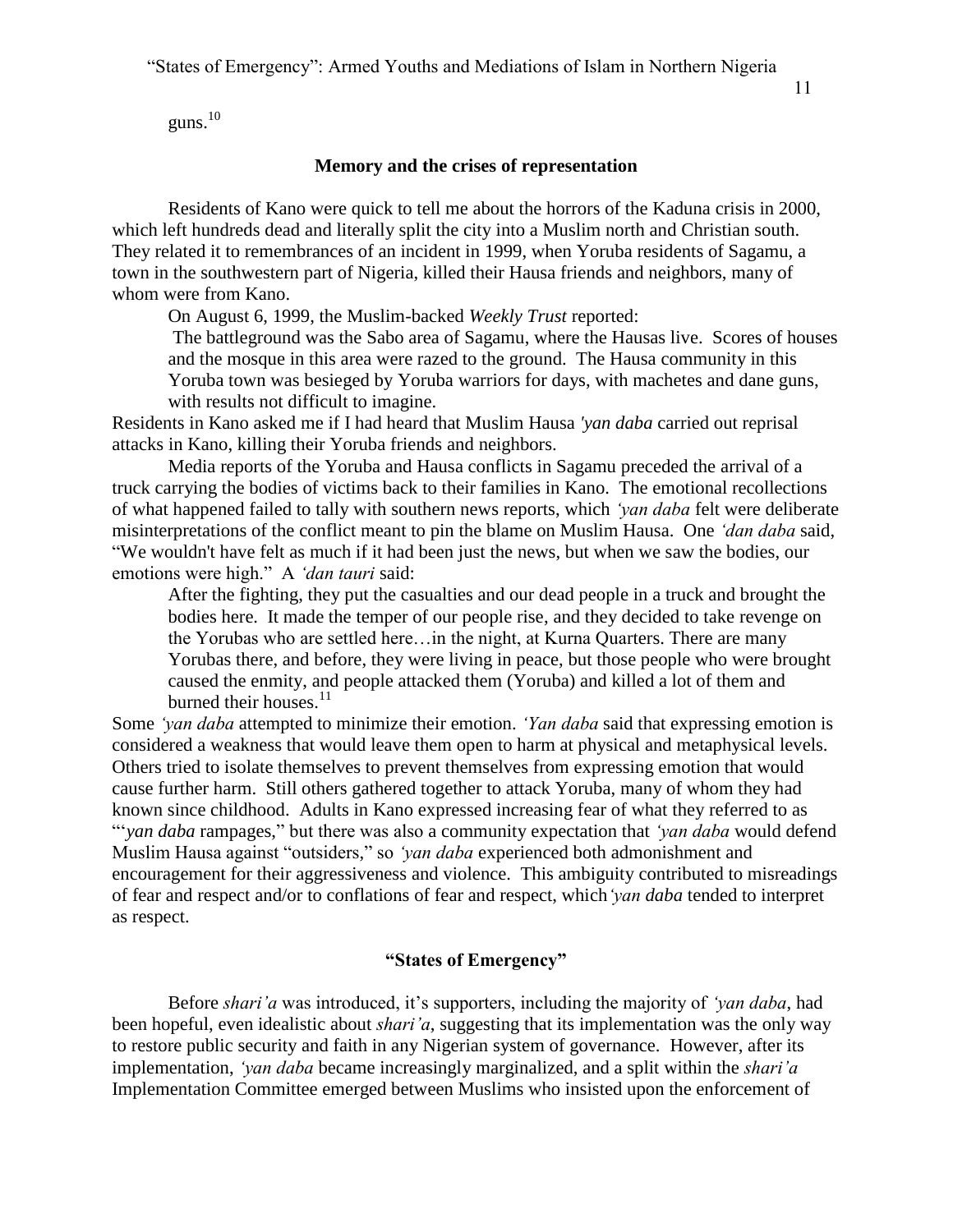*shari'a* criminal codes prior to the establishment of jobs, social services, and provisions for people like *'yan daba* and those who believed that it was impossible for the poor, marginalized, or otherwise disadvantaged to obey *shari'a* law in its entirety without these amenities. This division deepened through the politically motivated enforcement of *shari'a* law; *Shari'a* law was applied to particular groups of people at times integral to the implementation of *shari'a* law; as such, the fairness of its application across social sectors became an immediate point of contention.

The Governor, Dr. Rabiu Kwankwaso, delayed the implementation of *shari'a* law, hoping to have jobs, social services, and other amenities in place before the date of implementation, but he was preempted by *'yan daba* agitation. The deputy governor, Dr. Abdullahi Ganduje, a strong supporter of the *shari'a* implementation, needed *'yan daba* to press the issue with Dr. Kwankwaso, so he turned a blind eye to *'yan daba* hawking blackmarket petroleum, stating, "This is an issue that has come out of scarcity," while favoring the prosecution of all other offences.

By March of 2001, Dr. Ganduje announced an Islamic "state of emergency," referring to the inability of *shari'a*, as it was being practiced in Kano State, to stop "prostitution" and the sale and consumption of alcohol. He led *hisba* on a series of raids to local hotels, restaurants, and "cool spots," where the *hisba* abused patrons, destroying millions of dollars' worth of alcohol. Because Christians owned most of these businesses, these raids bankrupted some, scaring others into a mass exodus of Christians and Muslims who feared increased violence. Establishments stayed indefinitely closed or operated odd hours or with armed guards patrolling the gates. Jokes about "dying for a drink" became a permanent fixture as humor rose to meet increased levels of anxiety. Rumors about the arming of Muslims and Christians came more frequently. In response, Mr. Olusegun Obasanjo, the Nigerian Head of State, called Dr. Ganduje to Abuja, stating in public that the deputy governor had endangered Nigerian state security, thus, reframing Kano's "state of emergency" as a national "state of emergency." Debates about the constitutionality of *shari'a* law continued to be assessed by lawyers and the National Assembly, so at the time, the deputy governor of Kano State went home with a mere warning.

The deputy governor's "state of emergency," spawned other forms of Islamic statepreserving "states of emergency." In the summer of 2002, secondary school students were having an end of school party. They were dancing and playing music when *hisba* knocked loudly on the door and began preaching to them about the evils of "mixing" with the opposite sex. According to *hisba* who were present, the students listened respectfully to their preaching yet refused to end their party. *Hisba* left the house, gathered additional *hisba* from a nearby village, and returned to the neighborhood. A few *hisba* tried, once again, to "persuade" the youths to end their party, but they refused. Minutes later, a *hisba* yelled "Allahu Akbar," raising the "passions" of other *hisba*, who rushed down a hill, broke the door to the house, and entered to fight the students. According to students, *hisba* beat them with sticks, stole their watches, and cameras, and broke all the furniture in the house.

A member of *hisba* involved in this raid denied that *hisba* had stolen property but said it was necessary for *hisba* to declare the party an "emergency condition" because "a party is something that happens only from time to time, so you have to make your move." He differentiated this from other crimes like gambling that are daily "habits" that the *hisba* could address on any given day.

When asked about an incident of *hisba* burning down a Christian owned hotel that had been in operation on a daily basis for several years, he said: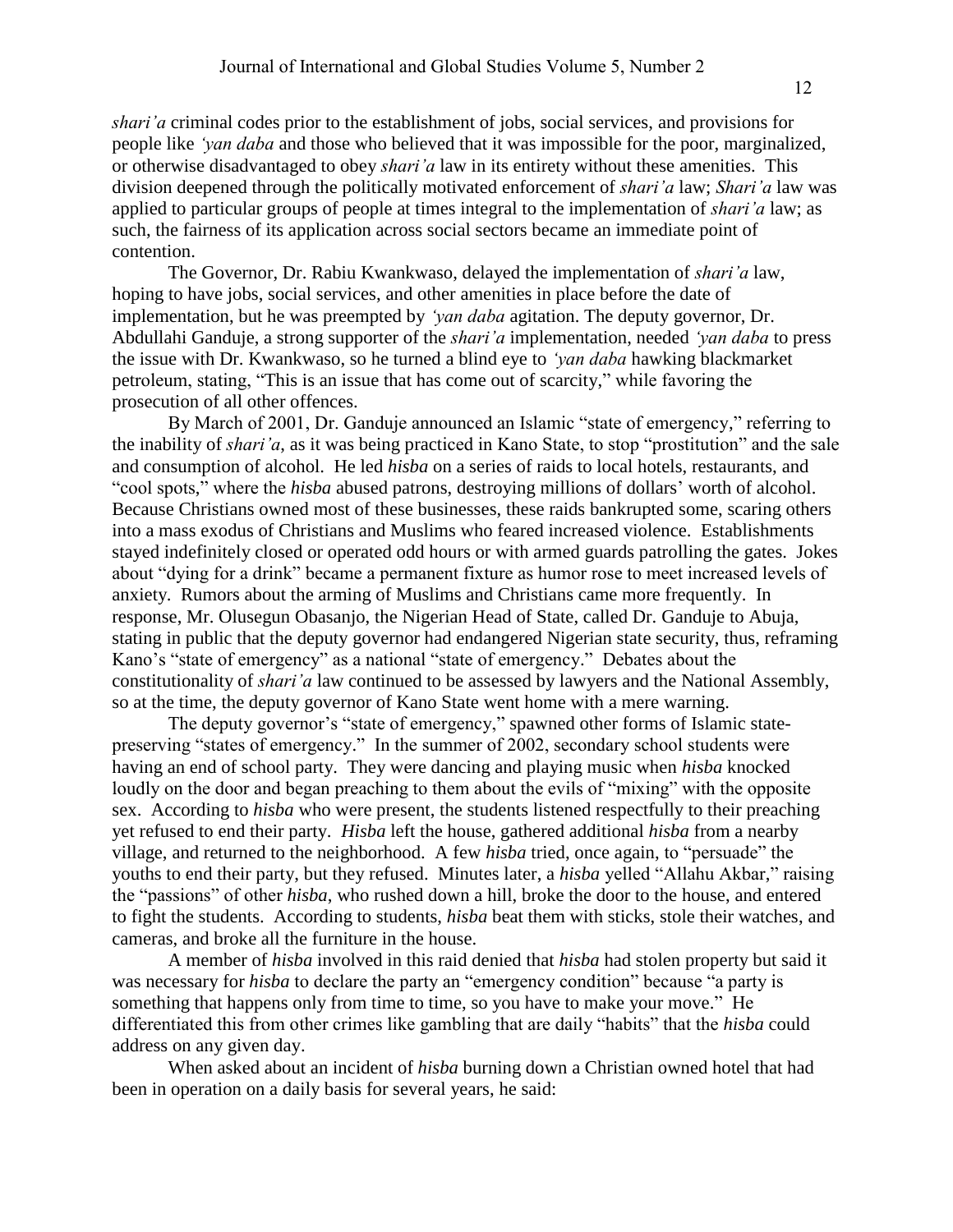They (*hisba*) made a mistake. Any human can make a mistake…. But this *hisba* militant group is here to stay. We have to confront the evildoers. The *hisba* exist and have 100% support from God. Most of the vices committed by poor people…are because of the poor leadership in America, England, and Switzerland. Why did they allow our leaders to go and take our money there? $12$ 

*Hisba* also performed an "emergency" destruction of a village house used for spirit possession rituals by a Sarkin Bori living in Kumbotso, a town just outside of Kano. A *hisba* said, "I heard they clashed, and the Bori people slashed some of them with knives, but it is said that Bori has been stopped." Days later, in a village near Kumbotso, the late Umar Sanda, a Sarkin Bori renowned for his healing of *mahaukata* (mad people), held a ritual involving spiritual power called *Kashe Kabewa* (smashing the pumpkin). Several hundred people were attending the ritual, many of whom were *mafarauta*, *'yan tauri*, and *'yan Bori*; as such, even though *hisba* arrived armed in convoys of buses, which served as evidence of financial backing from political or religious elites, they were put down by Umar Sanda's supporters and driven out of the village.

New bodily sensations, perceptions, and thinking emerged as people identified unknown or dangerous others ("infidels," "migrants," "aliens," or people who, because of visual or somatic contact avoidance, participated in making one another "enemies"). On May 11, 2004, *'yan daba* and *'yan hisba* in Kano and its metropolis brutally murdered their neighbors and fellow residents, calling them *arna* (unbelievers), *Kiristoci* (Christians), and *baki* (strangers). The crisis followed several months of communal violence in Plateau State, which Muslim residents of Kano felt had been condoned through the inaction of the Christian Governor of Plateau State, Joshua Dariye, and the Christian President of Nigeria, Olusegun Obasanjo. Local media such as the radio and newspapers detailed horrifying experiences of Muslim Hausa victims who had returned to Kano, along with the bodies of their dead relatives. There were passionate and vivid international components—protests over the killing of Palestinian leaders by the Israeli Army and the brutal treatment of prisoners in Iraq by the U.S. Army—that culminated in a public burning of the effigies of Ariel Sharon and George Bush. The language of Muslims and Christians ("indigenes" and "strangers") used to describe the identities of victims and killers, the spiritual and material power associated therewith, and the spatial patterning of the violence led to a conflation of identity, morality, and security, with Nigerian Christians held responsible for the actions of Plateau residents and the Nigerian, United States, and Israeli Presidents. Such conflations of identity, morality, and security and "states of emergency" employed by *'yan daba*  and *'yan hisba* to justify their identity-based violence are similar to those we hear from the leaders of Boko Haram and Ansaru today.

## **Counter-Offensives Multiplied**

On May 14, 2013, President Goodluck Jonathan declared a "state of emergency" to fight Boko Haram in the states of Borno, Yobe, and Adamawa. The Nigerian Armed Forces hit hard, with massive assaults not only on Boko Haram bases and strongholds, killing fighters, but also women and children. This heavy-handed approach, reinforced by the U.S. State Department's "terrorist designations," is widely criticized by human rights organizations, and it is more likely to encourage recruits into armed conflict than to resolve large-scale identity-based violence. It is a mirroring and escalation of violence that Abubakar Shekau uses in video images of government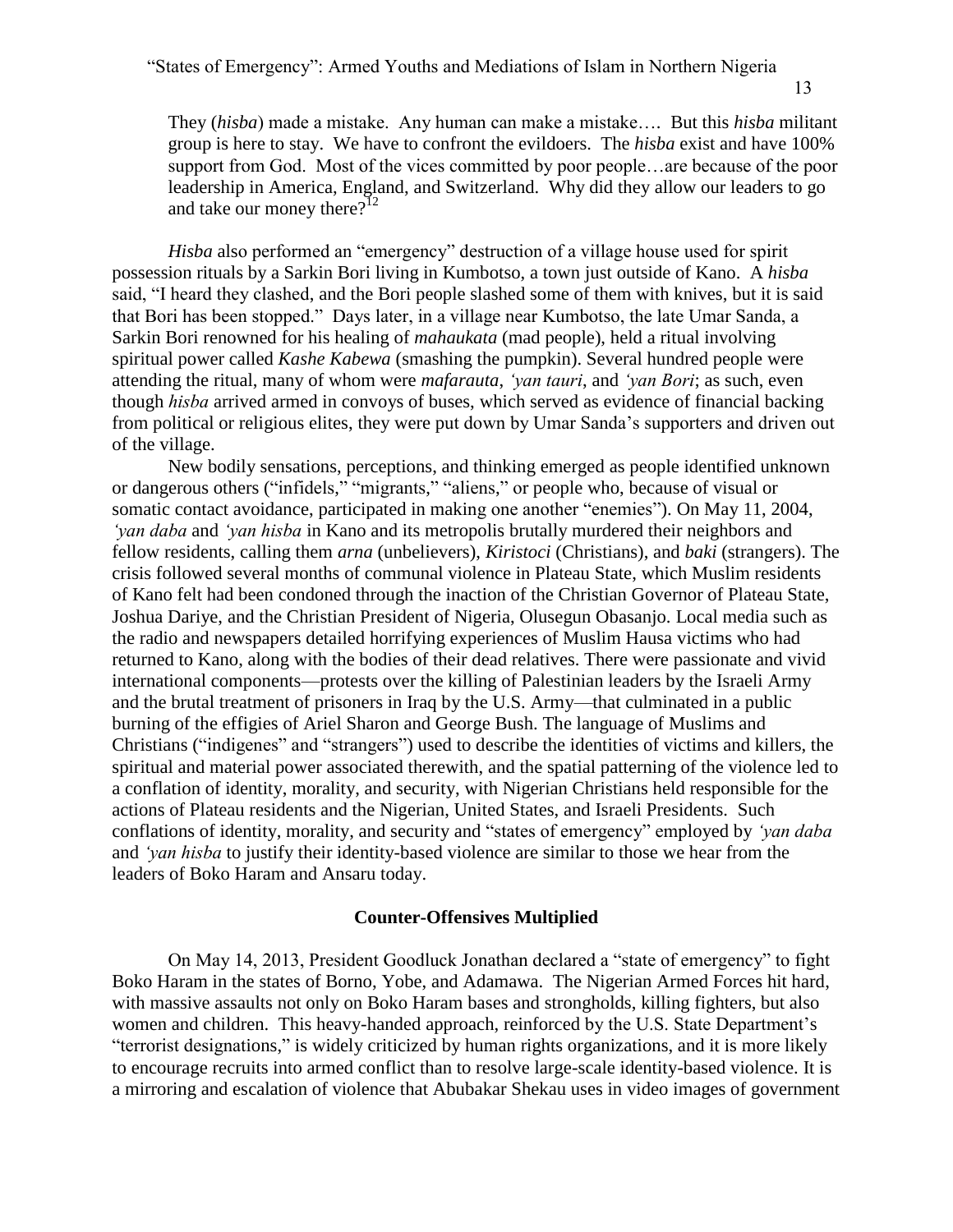killings to suggest that the federal government is colluding with states such as Plateau in attempts to "ethnically cleanse" Muslims. In videography, Shekau calls not only on Nigerian Muslims but also on Muslims from Iraq, Pakistan, Afghanistan, and Syria to join his jihad. Public anger about foreign government and multinational corporate influence in Nigerian national and state politics and about the pressures and bribes that came with neoliberal deregulations of capital in the 1990s finds resonance with mediations of inequities and injustices across the Middle East and North Africa. Such heavily mediated, "affective" responses to global (in) justices perpetrated by nation-states and multinational corporations that consolidate financial and military power to control energy, food, and water resources weigh heavily on Nigerians, prompting concern about petroleum security and political access to oil "revenue sharing" through state governments (Apter, 2005; Guyer & Denzer, 2013). Muslims in Nigeria and elsewhere who consider the U.S. "war on terrorism" to be a "war on Muslims" and a "war for oil" may consider recruitment into anti-American Islamist groups such as Boko Haram. With a broken judicial system, no prosecutions of violence against identity-based groups, and government killings of civilians, many young Nigerians find alignments with armed patron-client networks and voting blocks to be a form of security and struggle for justice (Casey 2008, 2009, 2010, 2013). The uneasy reliance in Nigeria on secular *and* religious legalism *as well as* on extrajudicial violence to assure "justice" (re) enacts real-virtual experiences of authorized violence as "justice," resulting in endless states of emergency.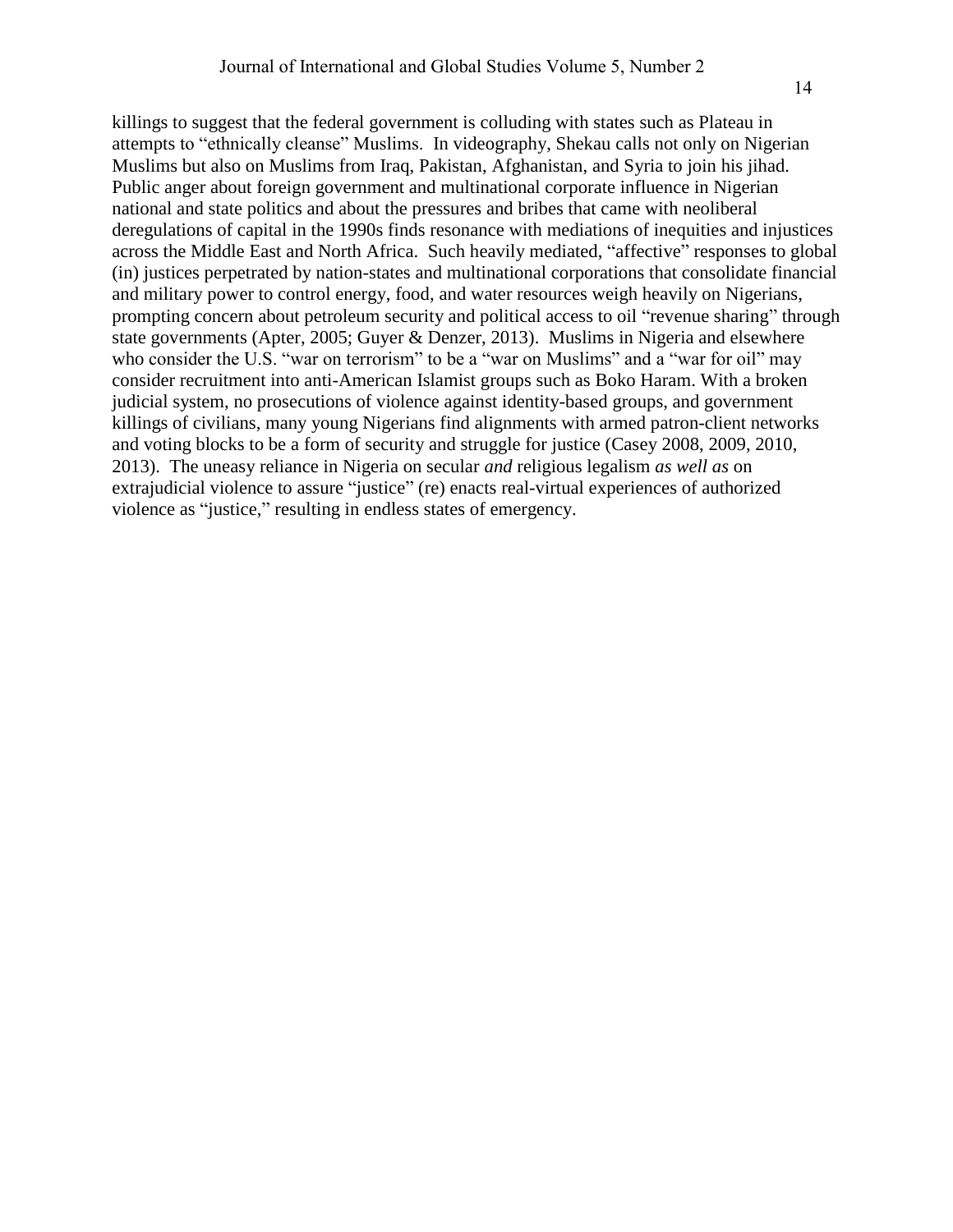## **Acknowledgements**

I am grateful for the assistance of Aminu Shariff Bappa, Usman Aliyu, and Show Boy and for the *'yan daba*, 'yan hisba, and families who allowed me into their lives. For reasons of confidentiality, they shall remain unnamed, but I greatly appreciate my experiences with them. I would like to thank Abdulkarim 'Dan Asabe, the late Phillip Shea, Murray Last, Istvan Patkai, Aminu Taura Abdullahi, Aminu Inuwa, and Umar Sanda for their important contributions to my thinking about this project and Vishnu Ghosh for comments on an early draft of this paper. I thank faculty in the Department of Psychiatry, Bayero University and in the Department of Anthropology, University of California, Los Angeles for research affiliations during the period of this research. I am greatly indebted to Allen Feldman, Alexander Laban Hinton, and Uli Linke for their mentoring and inspiration for this project. However, the project would have been impossible without the generous support of the Harry Frank Guggenheim Foundation and the skillful guidance of Karen Colvard.

 $\overline{a}$ 

<sup>&</sup>lt;sup>1</sup> The majority of residents living in Kano identify themselves as Muslim Hausa or Muslim Hausa-Fulani. Current use of the term, Hausa, extends beyond ethnicity to describe cultural and language communities on both sides of the Niger/Nigeria border.

<sup>2</sup> Boko Haram is the popular name for *Jamāʻat Ahl as-Sunnah lid-daʻwa wal-Jihād (The Congregation of the People of the Sunna for Proselytism and Jihad*), established by Muhammad Yusuf in the early 2000s.

 $3^3$  In 1995, Wahhabi scholar-healers began mass exorcisms of Muslims they believed to be spirit-possessed. They used Abu Philips' translation of *Ibn Taymeeyah's Essay on The Jinn (Demons)* as a guide to their work.

<sup>4</sup> Interview with a *'dan tauri* on November 5, 2000, in 'Kura, a town situated between the cities of Kaduna and Kano.

<sup>&</sup>lt;sup>5</sup> Interview with a hunter in 'Yadda 'Kwari on October 26, 2000.

<sup>6</sup> Interview with *'dan hisba* in Kano on August 12, 2001.

<sup>7</sup> Interview with *'dan daba* in Kano on October 13, 2001.

<sup>8</sup> Interview with *'dan daba* in Kano on February 23, 2000.

<sup>9</sup> Interview with *'dan daba* in Kano on January 29, 2001.

 $10$  Interview with a hunter on November, 5, 2000, in a town between Kano and Kaduna, with Lagos further south.

 $11$  Interview with a 'dan tauri in Kano, on October 20, 2000.

<sup>12</sup> Interview with a *'dan hisba* in Kano on August 3, 2001.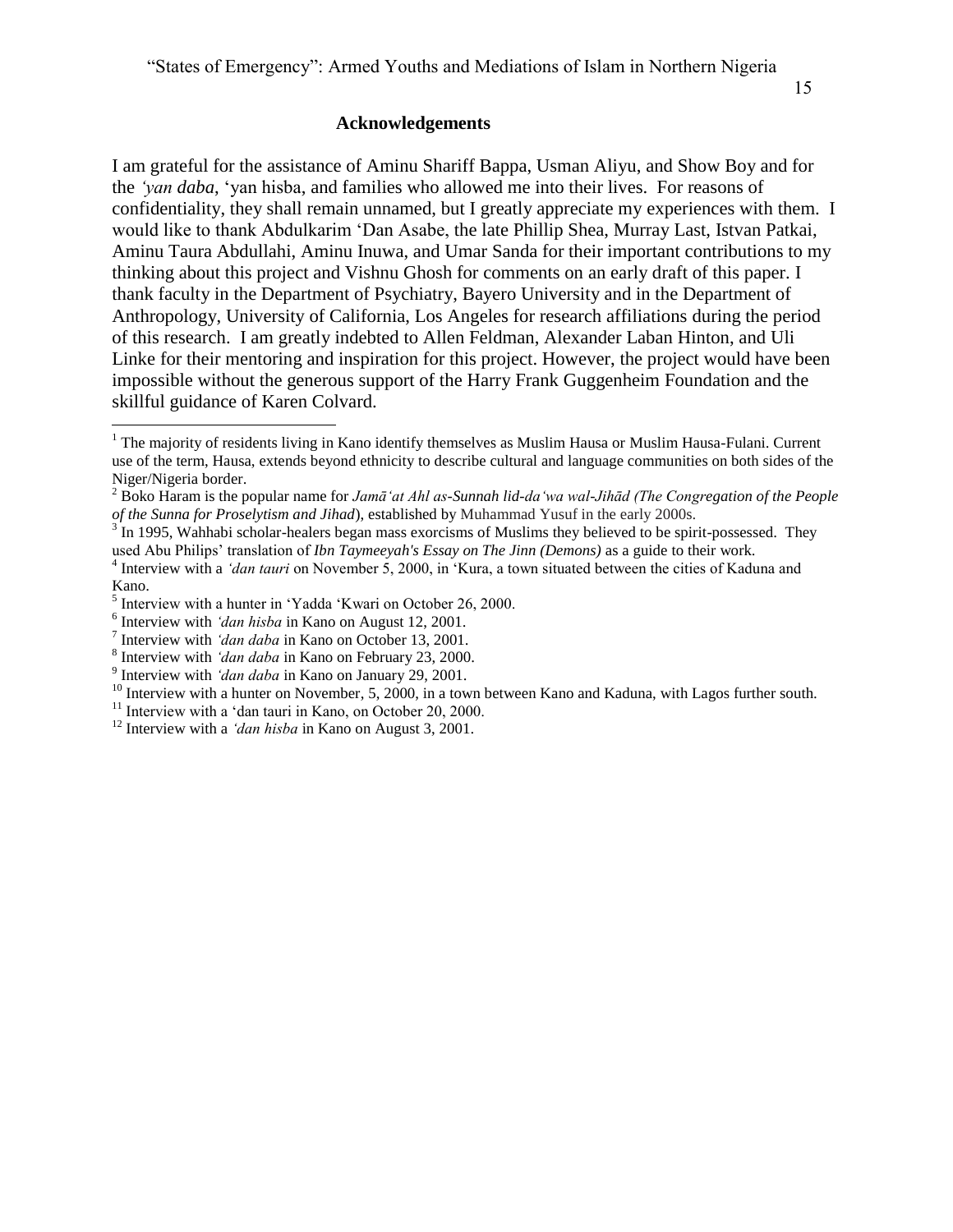## References

- Adesoji, A. (2010). The Boko Haram uprising and Islamic revival in Nigeria, *Africa Spectrum*, 45, 2, 95-108.
- Ado-Kurawa, I. (2000). *Shari'a and the press in Nigeria: Islam versus Western Christian civilization.* Kano, Nigeria: Kurawa Holdings Limited.
- Akinyele, R. (2001). 'Ethnic militancy and national stability in Nigeria: A case study of the Oodua People's Congress', *African Affairs,* 100, (401), 623-40.
- Apter, A. (2005). *The pan-African nation: Oil and the spectacle of culture in Nigeria*. Chicago: University of Chicago Press.
- Amuwo, K. (2013). Beyond prebendal politics: Class and political struggles in postcolonial Nigeria. In W. Adebanwi & E. Obadare (Eds.), *Democracy and prebendalism in Nigeria: Critical interpretations*, (pp. 121-146). New York, NY: Palgrave Macmillan Press.
- Asad, T. (1993). *Genealogies of religion: Discipline and reasons of power in Christianity and Islam*. Baltimore and London: Johns Hopkins University Press.
- Ben Amara, R. (2011). *The Izala movement in Nigeria: Its split, relationship to Sufis and Perception of Sharia re-implementation.* Ph.D. Thesis, Bayreuth University.
- Brigaglia, A. (2012). A contribution to the history of the Wahhabi Da'wa in West Africa: The career and the murder of Shaykh Ja'far Mahmoud Adam (Daura, ca. 1961/1962-Kano 2007). *Islamic Africa,* 3 (1), 1-23.
- Casey, C. (1998). Suffering and the identification of enemies in northern Nigeria. *Political and Legal Anthropology Review*, 21 (1), 1-25.
- Casey, C. (2007). 'Policing' through violence: Fear, vigilantism and the politics of Islam in northern Nigeria. In D. Pratten & A. Sen (Eds.). *Global Vigilantes*, (pp. 93-126). London: Hurst & Company.
- Casey, C. (2008). "Marginal Muslims": Politics and the perceptual bounds of Islamic authenticity in northern Nigeria. Special issue: Muslim West Africa in the age of neoliberalism, B. Soares and M. N. LeBlanc, (Eds.), *Africa Today* 54(3), 67-94.
- Casey, C. (2009). "Mediated hostility": Media, "affective citizenship", and genocide in northern Nigeria." In A. L. Hinton& K. O'Neill (Eds.), *Genocide, truth and representation: Anthropological approaches*, (pp. 247-278). Durham: Duke University Press.
- Casey, C. (2010a). Remembering genocide: Hypocrisy and the violence of local/global 'justice' in northern Nigeria. In A. L. Hinton (Ed.), *Local justice: Global mechanisms and local meanings in the aftermath of genocide,* (pp. ). Newark, NJ: Rutgers University Press.
- Casey, C. (2010b). Hypocrisy, spatial (in) justice and youthful 'policing' in northern Nigeria. In B. Bret, P. Gervais-Lambony, C. Hancock & F. Landy (Eds.), *Justice et Injustices Spatiales*, pp. 201-218. Paris: Presses Universitaires de Paris Ouest.
- Casey, C. (2013). Mediating justice: Youth, media and 'affective justice' in the politics of northern Nigeria. In W. Adebanwi & E. Obadare (Eds.) *Democracy and Prebendalism in Nigeria: Critical Interpretations*, pp. 201-226. Palgrave McMillan Press.
- Comaroff, J. and J. Comaroff, (Eds.). (1999). Introduction. In *Civil Society and the Political Imagination in Africa: Critical Perspectives*, (pp. 1-42). Chicago and London: The University of Chicago Press.
- 'Dan Asabe, A. (1991). 'Yan daba: The "terrorists" of Kano metropolitan? *Kano Studies*, *Special Issue: Youth and Health in Kano Today,* 85.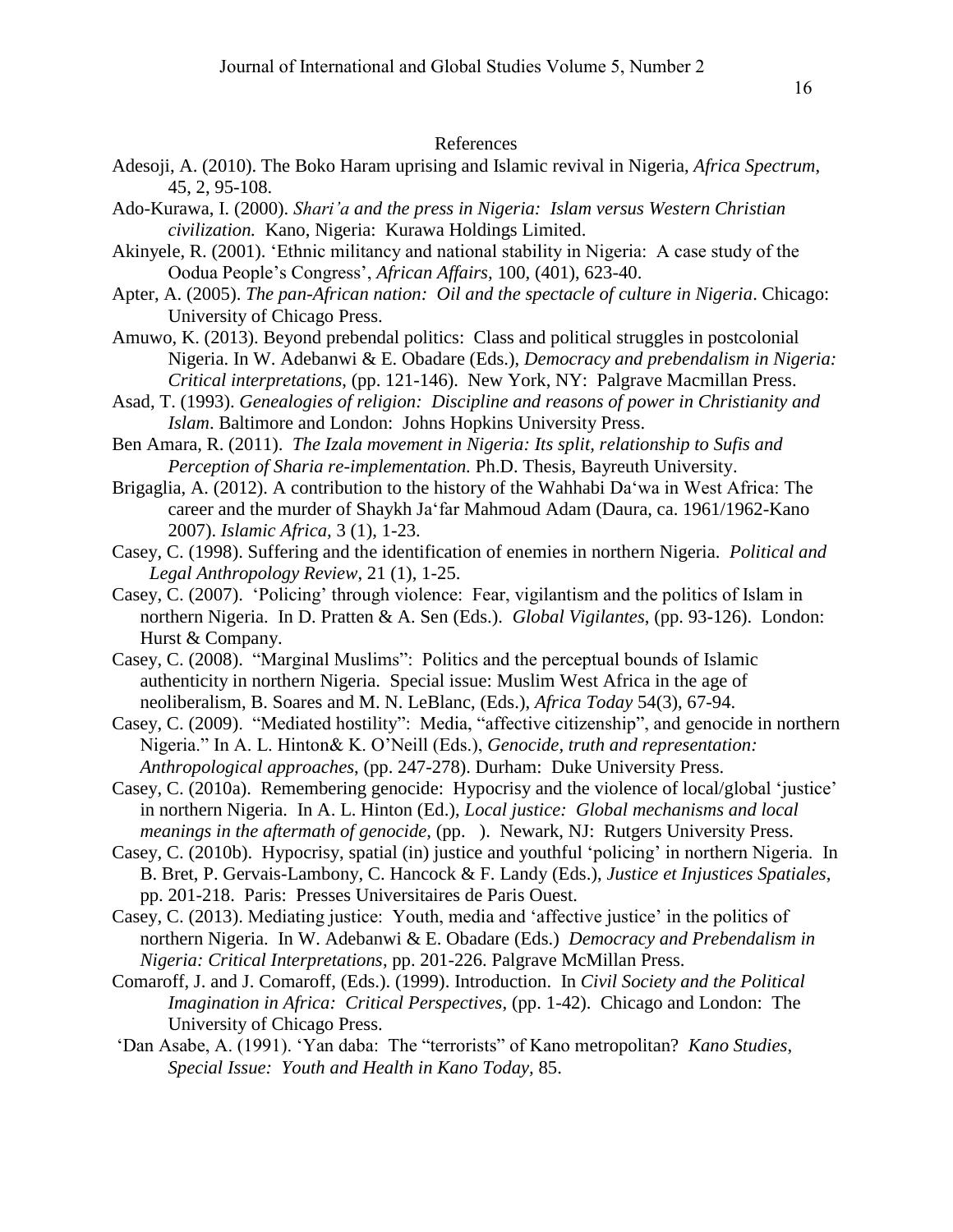- Falola, T. (1998). Violence in Nigeria: The crisis of religious politics and secular ideologies. Rochester, NY: University of Rochester Press.
- Feldman, A. (1991). *Formations of violence: The narrative of the body and political terror in northern Ireland.* Chicago, IL: University of Chicago Press.
- Guyer, J. & Denzer, L. (2013). Prebendalism and the people: The price of petrol at the pump. In W. Adebanwi & E. Obadare (Eds.), *Democracy and prebendalism in Nigeria: Critical interpretations*, pp. 53-78. New York, NY: Palgrave Macmillan Press.
- Hunwick, J. (1997). Sub-Saharan Africa and the wider world of Islam: Historical and contemporary perspectives. In (Eds.), *African Islam and Islam in Africa: Encounters between Sufis and Islamists,* (pp. 28-54). Athens, OH: Ohio University Press.
- Ibrahim, J. (1991). Religion and political turbulence in Nigeria. *Journal of Modern African Studies,* 29, (1), 115-136.
- Ilesanmi, S. (2001). Constitutional treatment of religion and the politics of human rights in Nigeria. *African Affairs*, 100, 529-554.
- Kane, O. (2003). *Muslim modernity in postcolonial Nigeria: A study of the Society for the Removal of Innovation and Reinstatement of Tradition*. Leiden: Brill.
- Last, M. (1991). Adolescents in a Muslim city: The cultural context of danger and risk. *Kano Studies Special Issue: Youth and Health in Kano Today,* 41-70.
- Last, M. (2000). Reconciliation and memory in postwar Nigeria. In V. Das, A. Kleinman, M. Ramphele & P. Reynolds (Eds.), *Violence and subjectivity*, (pp. 315-332). Berkeley, CA: University of California Press.
- Last, M. (2009). The pattern of dissent: Boko Haram in Nigeria. *Annual Review of Islam in Africa*, 10, 7-11.
- Loimeier, R. (1997). Islamic reform and political change: The examples of Abubakar Gumi and the 'Yan Izala movement in northern Nigeria. In D. Westerlund and E. Rosander (Eds.). *African Islam and Islam in Africa: Encounters Between Sufis and Islamists,* (pp. 286- 307). Athens, OH: Ohio University Press.
- Loimeier, R. (2012). Boko Haram: The development of a militant religious movement in Nigeria. *Africa Spectrum*, 47 (2-3), 137-155.
- Mbembe, A. (2001). On the postcolony. Berkeley: University of California Press.
- Paden, J. (1986). *Ahmadu Bello, Sardauna of Sokoto: Values and leadership in Nigeria*. Zaria, Nigeria: Hudahuda Publishing Company.
- Philips, A. (1988). *Ibn Taymeeyah's essay on the jinn (demons)*. Riyadh, Saudi Arabia: Tawheed Publications.
- Popoola, I.S. (2012). Press and terrorism in Nigeria: A discourse on Boko Haram. *Global Media Journal, African Edition*, 6 (1), 43-66.
- Pratten, D. & Sen, A. (Eds.) (2007). Global vigilantes: Perspectives on justice and violence. In *Global vigilantes*, (pp.1-21). London, England: Hurst & Company.
- Umar, M. S. (1991). Changing Islamic identity in Nigeria from the 1960s to 1980s. In L. Brenner (Ed.), *Muslim identity and social change in sub-Saharan Africa*, (pp. 154-178). Bloomington, IN: Indiana University Press.
- Umar, M.S. (2012). The popular discourses of Salafi radicalism and Salafi counter-radicalism in Nigeria: A case study of Boko Haram. *Journal of Religion in Africa* 42 (2), 118-144.